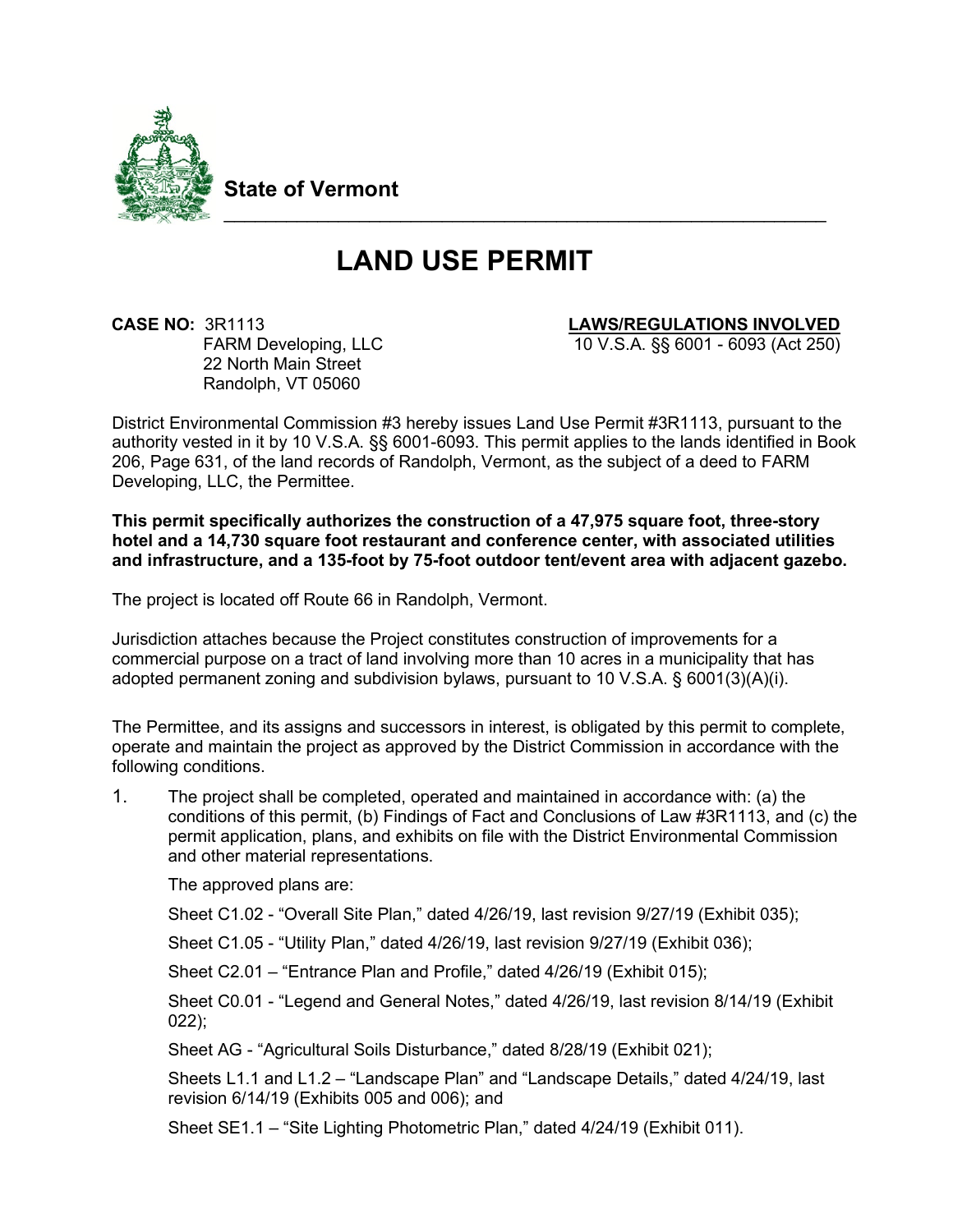Page 2 Land Use Permit #3R1113

- 2. The Permittee shall comply with all of the conditions of the following Agency of Natural Resources (ANR) Permits:
	- a. Public Non-Transient Non-Community Water System Source Permit #S-3733-19.0, WSID #VT0021654 issued on March 17, 2020, by the Drinking Water and Groundwater Protection Division (Exhibit 042);
	- b. Public Water System Construction Permit #C-3733-20.0, issued on April 3, 2020, by the Drinking Water and Groundwater Protection Division (Exhibit 044);
	- c. Wastewater System and Potable Water Supply Permit #WW-3-11241 issued on April 6, 2020 by the Drinking Water and Groundwater Protection Division (Exhibit 043).
	- d. Authorization of Notice of Intent #8868-9020 under Construction General Permit #3- 9020 issued on February 7, 2020, by the Watershed Management Division (Exhibit 041); and
	- e. Individual Stormwater Discharge Permit # 8868-INDS issued on February 24, 2020, by the Watershed Management Division (Exhibit 040).
- 3. Any nonmaterial changes to the permits listed in the preceding condition shall be automatically incorporated herein upon issuance by the Agency of Natural Resources.
- 4. Representatives of the State of Vermont shall have access to the property covered by this permit, at reasonable times, for the purpose of ascertaining compliance with Vermont environmental and health statutes and regulations and with this permit.
- 5. A copy of this permit and plans shall be on the site at all times throughout the construction process.
- 6. No change shall be made to the design, operation or use of this project without a permit amendment issued by the District Commission or a jurisdictional opinion from the District Coordinator that a permit is not required.
- 7. Pursuant to 10 V.S.A. § 8005(c), the District Commission may at any time require that the permit holder file an affidavit certifying that the project is in compliance with the terms of this permit.
- 8. The conditions of this permit and the land uses permitted herein shall run with the land and are binding upon and enforceable against the Permittee and their successors and assigns.
- 9. Prior to site preparation, construction, and maintenance involving earth disturbance, the Permittee shall install a continuous line of visible flagging or fencing outside the 50-foot wetland buffer zone boundaries identifying the wetlands and buffers as protected areas. (Exhibit 025).
- 10. The Permittee shall maintain an undisturbed, naturally vegetated, unmowed 50-foot buffer from the edge of Class 2 wetlands. Storage of materials, including snow, within this buffer is prohibited. (Exhibit 025).
- 11. The Permittee shall maintain an undisturbed, naturally vegetated riparian zone along the unnamed tributary to Adams Brook as identified in Exhibit 035 except for temporary disturbances associated with installation and repairs of the sewer pipe in Exhibit 036. The riparian zone shall be measured inland, perpendicular to and horizontally 50-feet from the top-of-bank and extend to the water's edge. The term "undisturbed" means no activities that may cause or contribute to ground or vegetation disturbance, or soil compaction, including but not limited to construction; earth-moving activities; storage of materials; tree trimming or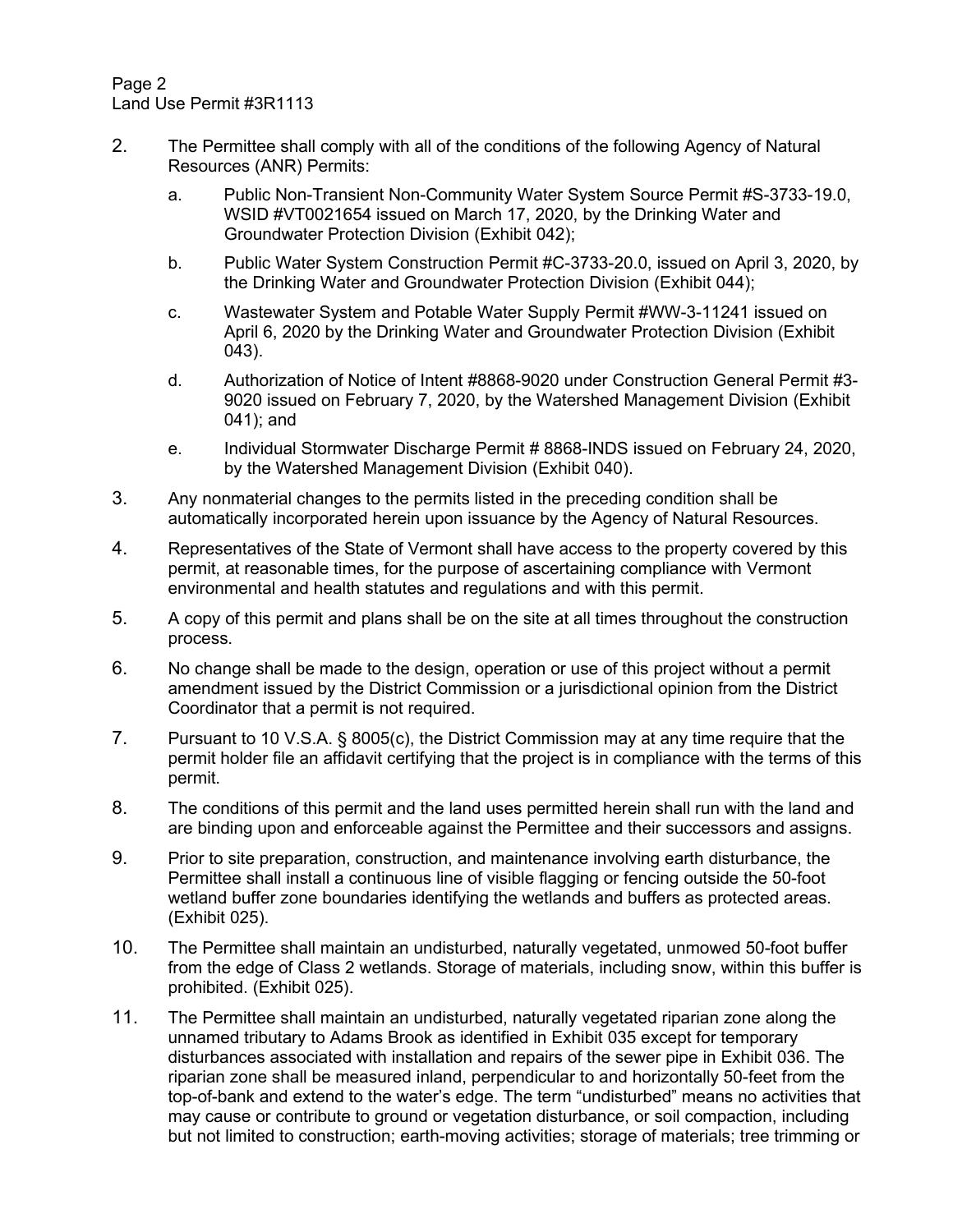canopy removal; tree, shrub or groundcover removal; plowing or disposal of snow; grazing and mowing. (Exhibit 034).

- 12. There shall be no outside construction on Sundays or holidays that generates noise and/or dust, except that which is associated with workers arriving and departing.
- 13. The Permittee shall apply and maintain water and/or other agents approved by the Watershed Management Division in the Project's Erosion Prevention and Control Plan on all roadways or disturbed areas within the project during construction and until permanently surfaced and/or vegetation is fully established to control dust.
- 14. The buildings approved herein are not approved for any manufacturing use or the on-site disposal of any process wastes. The Permittee shall apply and receive amended approval from the District Commission for any change in the use of the buildings which involves the storage or handling of any regulated substances or the generation of hazardous wastes.
- 15. The Permittee and all subsequent owners or lessees shall install and maintain only low-flow plumbing fixtures in any buildings. Any failed water conservation measures shall be promptly replaced with products of equal or better performance.
- 16. The Permittee shall implement the Construction Waste Reduction Plan (Exhibit 017).
- 17. The Permittee shall comply with Exhibits 001 (Schedule B of Application), 022, 040, and 041 for erosion prevention and sediment control. The Permittee shall prevent the transport of any sediment beyond that area necessary for construction approved herein. All erosion prevention and sediment control devices shall be periodically cleaned, replaced and maintained until vegetation is permanently established on all slopes and disturbed areas.
- 18. In addition to conformance with all erosion prevention and sediment control conditions, the Permittee shall not cause, permit or allow the discharge of waste material into any surface waters. Compliance with the requirements of this condition does not absolve the Permittee from compliance with 10 V.S.A. (§§ 1250-1284) Chapter 47, Vermont's Water Pollution Control Law.
- 19. All conditions of the Highway Access Permit to be issued by the Agency of Transportation are incorporated herein.
- 20. The Permittee shall place portable "watch for turning traffic" signs along Route 66 when 200 or more people are anticipated to be arriving and/or leaving the facility in a short period of time. The sign style shall comply with the VT Agency of Transportation's warning sign details, Standard T-82, sign VW-205.
- 21. Pursuant to the Commission's findings of fact and conclusions of law under Criterion 9(B), the loss of 7.24 acres of primary agricultural soils will require a combination of on-site and off-site mitigation in order to compensate for the acreage of primary agricultural soils whose agricultural potential has been reduced or eliminated as a result of the project. The Permittee shall protect 5.87 acres of primary agricultural soils through on-site mitigation, as depicted on Exhibit 021.
- 22. For the required off-site mitigation of 10.89 acres, the Permittee shall, prior to commencement of construction, submit the calculated off-site mitigation fee payment of **\$39,585.15** to the Vermont Housing and Conservation Board (VHCB, General Counsel, 58 East State Street, Montpelier, VT 05602). The off-site mitigation fee is calculated as follows: 10.89 acres X \$3,635/acre = \$39,585.15**.**
- 23. The protected primary agricultural soils as depicted in Exhibit 021 (the designated mitigation area) shall be maintained in a manner ensuring that they will be available for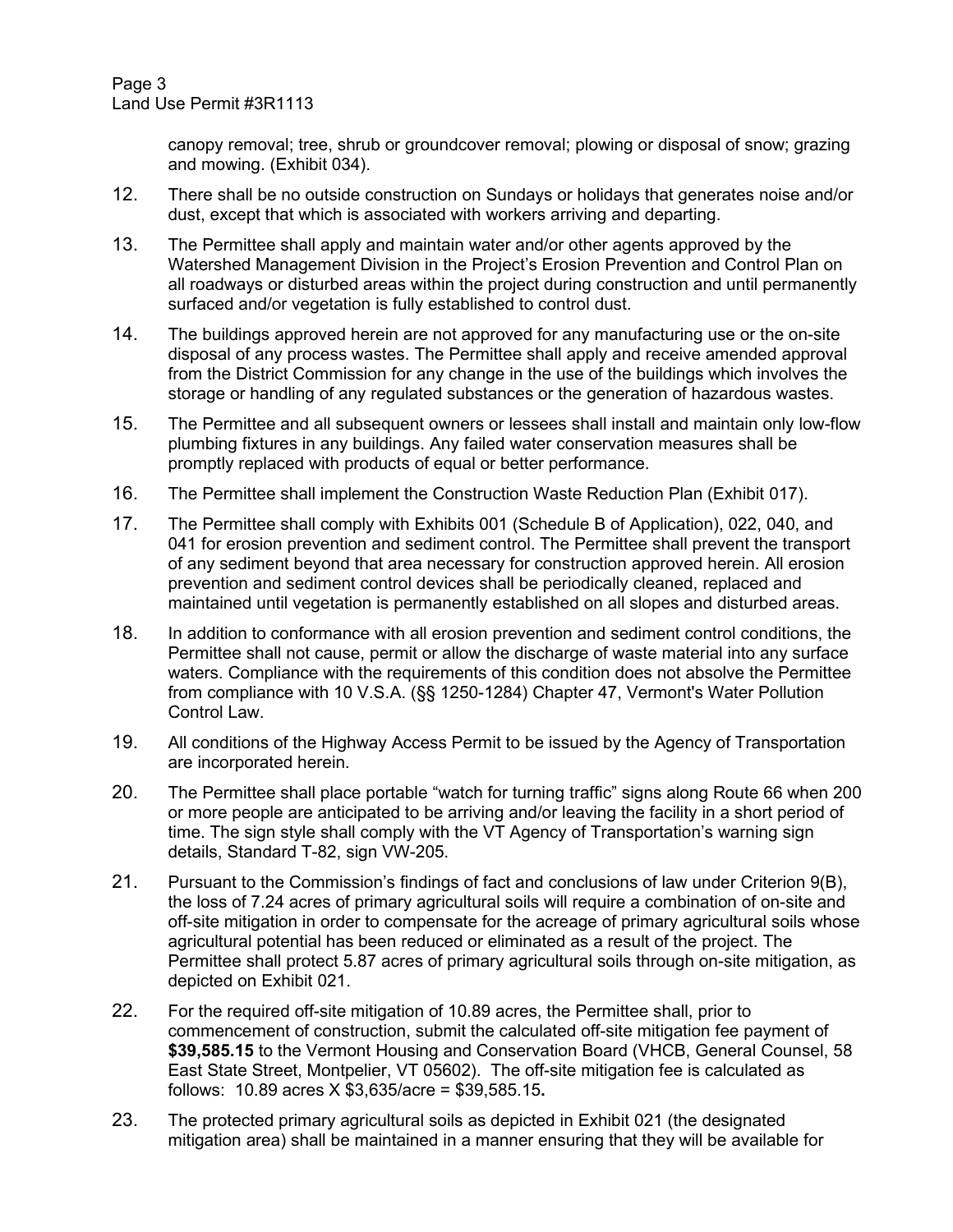economic or commercial agriculture, in perpetuity. Only activities designated as "farming" pursuant to 10 V.S.A. § 6001(22) shall be permissible in the designated mitigation area. All other activities, development, construction, or improvements shall be prohibited. If, at any time, a designated and open mitigation area is not used for an economic or commercial agricultural purpose, the Permittee shall ensure that the soils remain open and unobstructed by haying or brush hogging the area a minimum of once every two years. A Rule 34(E) hearing, otherwise known as Stowe Club Highlands Analysis, is required if any activity, other than those defined as farming by 10 V.S.A. § 6001(22), is proposed in the designated mitigation area. (Exhibit 023).

- 24. Pursuant to 10 V.S.A. § 6081(s), no permit amendment is required for farming that will occur on primary agricultural soils preserved in accordance with 10 V.S.A. § 6093 or will not conflict with any condition in this permit.
- 25. The following "right to farm" covenant shall be included in any declaration of covenants for the project and in each deed conveying any portion of the project tract:
	- *i.* Notice is given of the existence of preserved agricultural lands located in the vicinity of the lands conveyed herein. Current or future agricultural operations on these lands may include, without limitation: plowing; planting; fertilizing; spraying; the use of agricultural chemicals, pesticides and herbicides in the course of cultivating, harvesting, storing and transporting agricultural products; and the raising, feeding and management of livestock. Consistent with this notice, the lands are conveyed subject to a perpetual easement for any noise, odors, dust, and/or byproducts and impacts that may occur in the course of conducting accepted agricultural and best-management practices on these nearby agricultural lands. Grantees, by the acceptance of this deed, waive any objection to impacts arising from required agricultural and best-management practices, and are further notified that existing agricultural activities which are consistent with required agricultural and best-management practices do not constitute a nuisance or a trespass.
- 26. Prior to commencement of the project or within three months of permit issuance, whichever occurs first, the Permittee shall provide to the Vermont Agency of Agriculture, Food and Markets and the District Commission a geo-referenced field boundary file depicting the location of onsite mitigation as outlined in condition #21, above.
- 27. Pursuant to 10 V.S.A. § 6081(s), no permit amendment is required for farming that will occur on primary agricultural soils preserved in accordance with 10 V.S.A. § 6093 or will not conflict with any condition in this permit.
- 28. Farming is permitted on lands exempt from amendment jurisdiction pursuant to 10 V.S.A. § 6081(s).
- 29. Any extracted stumps shall be disposed of on-site above the seasonal highwater table and not in any wetland, or at a State approved landfill, so as to prevent groundwater pollution.
- 30. The Permittee and all assigns and successors in interest shall continually maintain the landscaping as approved in Exhibits 005 and 006 by replacing any dead or diseased plantings within the season or as soon as possible after the ground thaws, whichever is sooner.
- 31. The installation of exterior light fixtures is limited to those approved in Exhibits 011 and 031, and shall be mounted no higher than 20 feet above grade level. All exterior lighting shall be installed or shielded in such a manner as to conceal light sources and reflector surfaces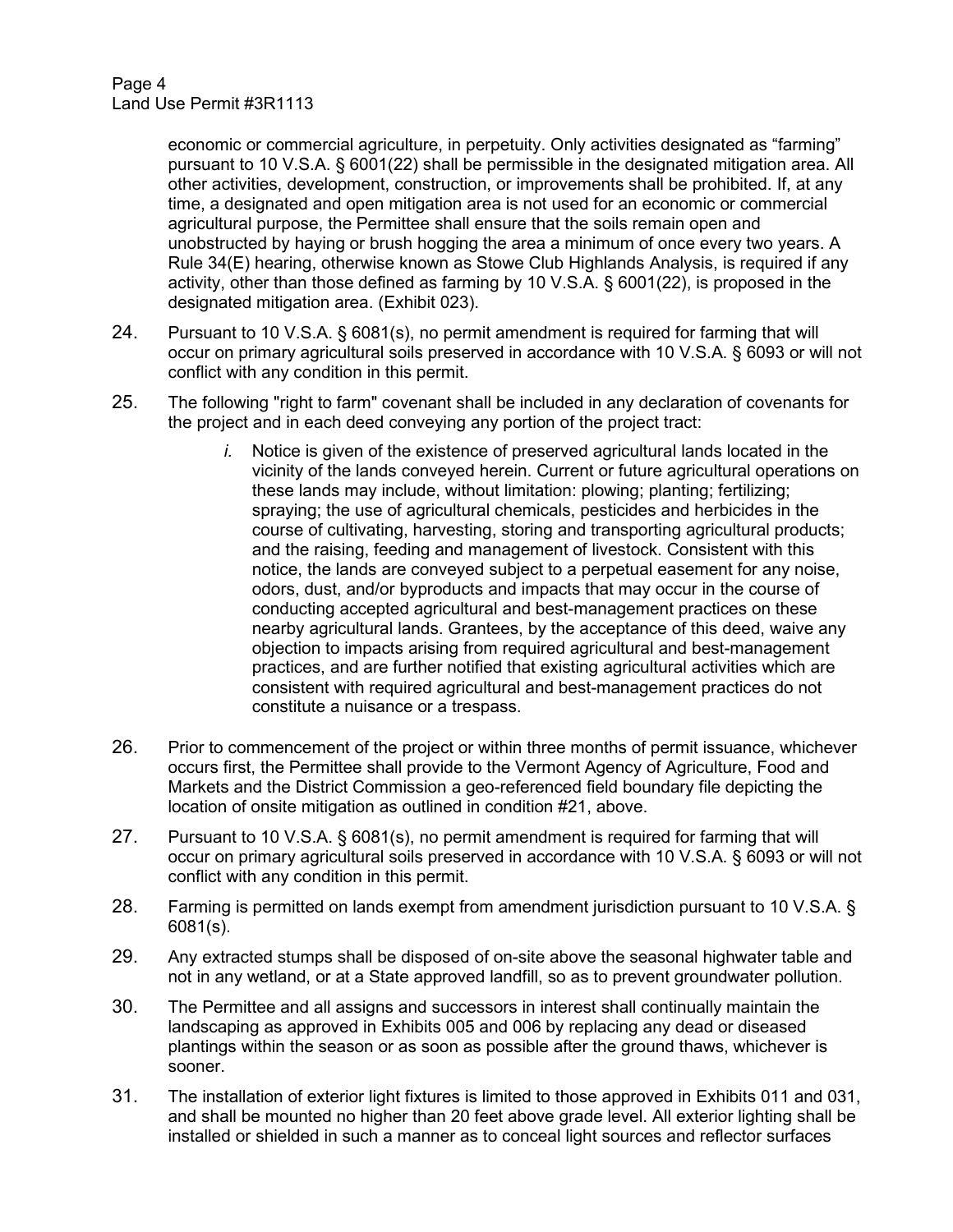Page 5 Land Use Permit #3R1113

> from view beyond the perimeter of the area to be illuminated. The 16 pole lights around the perimeter of the Project shall be dimmed by a minimum of 50% power by midnight.

- 32. For the upper two floors of the hotel, the Permittee shall install blackout shades on the windows and deploy them to prevent light glow from emanating out from the common areas and corridors.
- 33. The Permittee shall not erect additional exterior signage without prior written approval from the District Coordinator or the Commission, whichever is appropriate under the Act 250 Rules. Signage includes banners, flags, and other advertising displays, excepting temporary real estate marketing signs and temporary Grand Opening signs.
- 34. All amplified sound and music at the outdoor event area shall cease by 10:00 p.m.
- 35. Sound levels from the event area shall not exceed 70 decibels at the property line and 55 decibels at areas of frequent human use, including adjacent residences.
- 36. The Permittee shall monitor and record sound levels from the event area for each event and shall make the readings available if requested by a representative of the Natural Resources Board.
- 37. The Permittee shall provide a phone number or email address to any neighbor who requests contact information so that excessive noise can be reported and resolved.
- 38. Pursuant to 30 V.S.A. § 53, the energy design and construction shall comply with Vermont's Commercial Building Energy Standards (CBES) and the CBES Stretch Guidelines in accordance with the NRB Criterion 9(F) Procedure effective at the time of construction.
- 39. The Permittee, upon completion of the construction of each commercial building and prior to use or occupancy, shall submit to the District Commission a copy of the certification submitted to the Public Service Department as described under 30 V.S.A. § 53(d).
- 40. The Permittee shall reference the requirements and conditions imposed by Land Use Permit 3R1113 in all deeds of conveyance and leases.
- 41. The Permittee shall provide each prospective purchaser of any interest in this Project a copy of the Land Use Permit and the Findings of Fact before any written contract of sale is entered into.
- 42. Except for the removal of unsafe trees, as determined by a licensed arborist, the Permittee shall not cut any trees between the Project site and Interstate 89.e
- 43. Pursuant to 10 V.S.A. § 6090(b)(1) this permit is hereby issued for an indefinite term, as long as there is compliance with the conditions herein. Notwithstanding any other provision herein, this permit shall expire three years from the date of issuance if the Permittee has not commenced construction and made substantial progress toward completion within the three-year period in accordance with 10 V.S.A. § 6091(b).
- 44. All construction shall be completed in accordance with the approved plans by **October 15, 2023** unless an extension of this date is approved in writing by the Commission. Such requests to extend must be filed prior to the deadline and approval may be granted without public hearing.
- 45. The Permittee shall file a Certificate of Actual Construction Costs, on forms available from the Natural Resources Board, pursuant to 10 V.S.A. § 6083a(g) within one month after construction has been substantially completed or two years from the date of this permit, whichever shall occur first. Application for extension of time for good cause shown may be made to the District Commission. If actual construction costs exceed the original estimate, a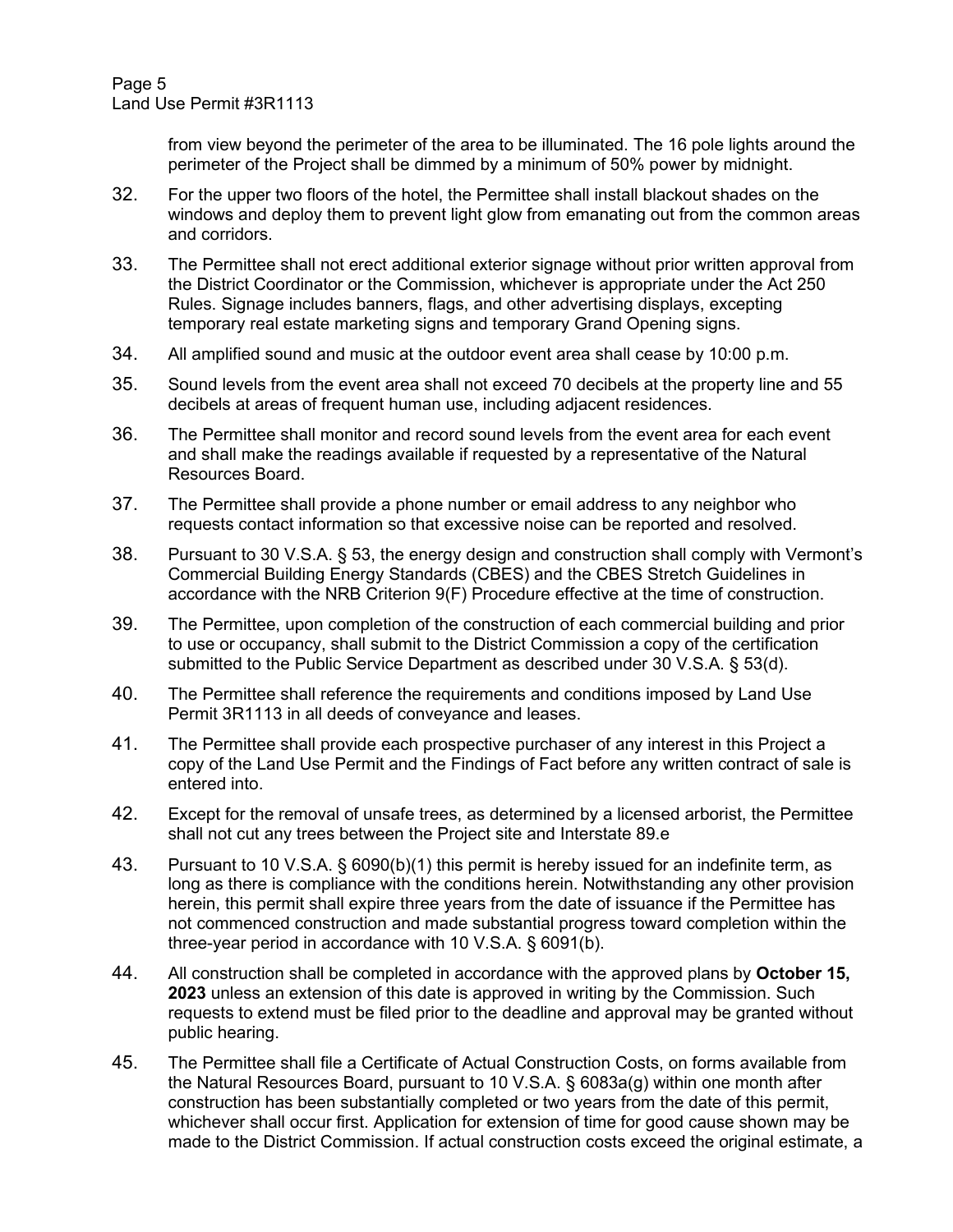supplemental fee based on actual construction costs must be paid at the time of certification in accordance with the fee schedule in effect at the time of application. Upon request, the Permittee shall provide all documents or other information necessary to substantiate the certification. Pursuant to existing law, failure to file the certification or pay any supplemental fee due constitutes grounds for permit revocation. The certificate of actual construction costs and any supplemental fee (by check payable to the "State of Vermont") shall be mailed to: Natural Resources Board, 10 Baldwin Street, Montpelier, VT 05633-3201; Attention: Certification.

Failure to comply with any condition herein may be grounds for permit revocation pursuant to 10 V.S.A. sec. 6027(g).

Dated at Springfield, Vermont, this 15th day of April 2020.

Tem Jaylo By  $U$ 

 Tim Taylor, Chair District #3 Environmental Commission

Members participating in this decision: Roderick J. Maclay and Suzanne Butterfield

Any party may file a motion to alter with the District Commission within 15 days from the date of this decision, pursuant to Act 250 Rule 31(A).

Any appeal of this decision must be filed with the Superior Court, Environmental Division within 30 days of the date the decision was issued, pursuant to 10 V.S.A. Chapter 220. The Notice of Appeal must comply with the Vermont Rules for Environmental Court Proceedings. The appellant must file with the Notice of Appeal the relevant entry fee required by 32 V.S.A. § 1431. The appellant must also serve a copy of the Notice of Appeal on the Natural Resources Board, 10 Baldwin Street, Montpelier, VT 05633-3201, and on other parties in accordance with Rule 5(b)(4)(B) of the Vermont Rules for Environmental Court Proceedings. Decisions on minor applications may be appealed only if a hearing was held by the district commission. Please note that there are certain limitations on the right to appeal, including appeals from Administrative Amendments and interlocutory appeals. See 10 V.S.A. § 8504(k), 3 V.S.A. § 815, and Vermont Rule of Appellate Procedure 5. For additional information on filing appeals, see the Court's website at:<http://www.vermontjudiciary.org/GTC/environmental/default.aspx> or call (802) 951-1740. The Court's mailing address is: Vermont Superior Court, Environmental Division, 32 Cherry Street, 2nd Floor, Suite 303, Burlington, VT 05401.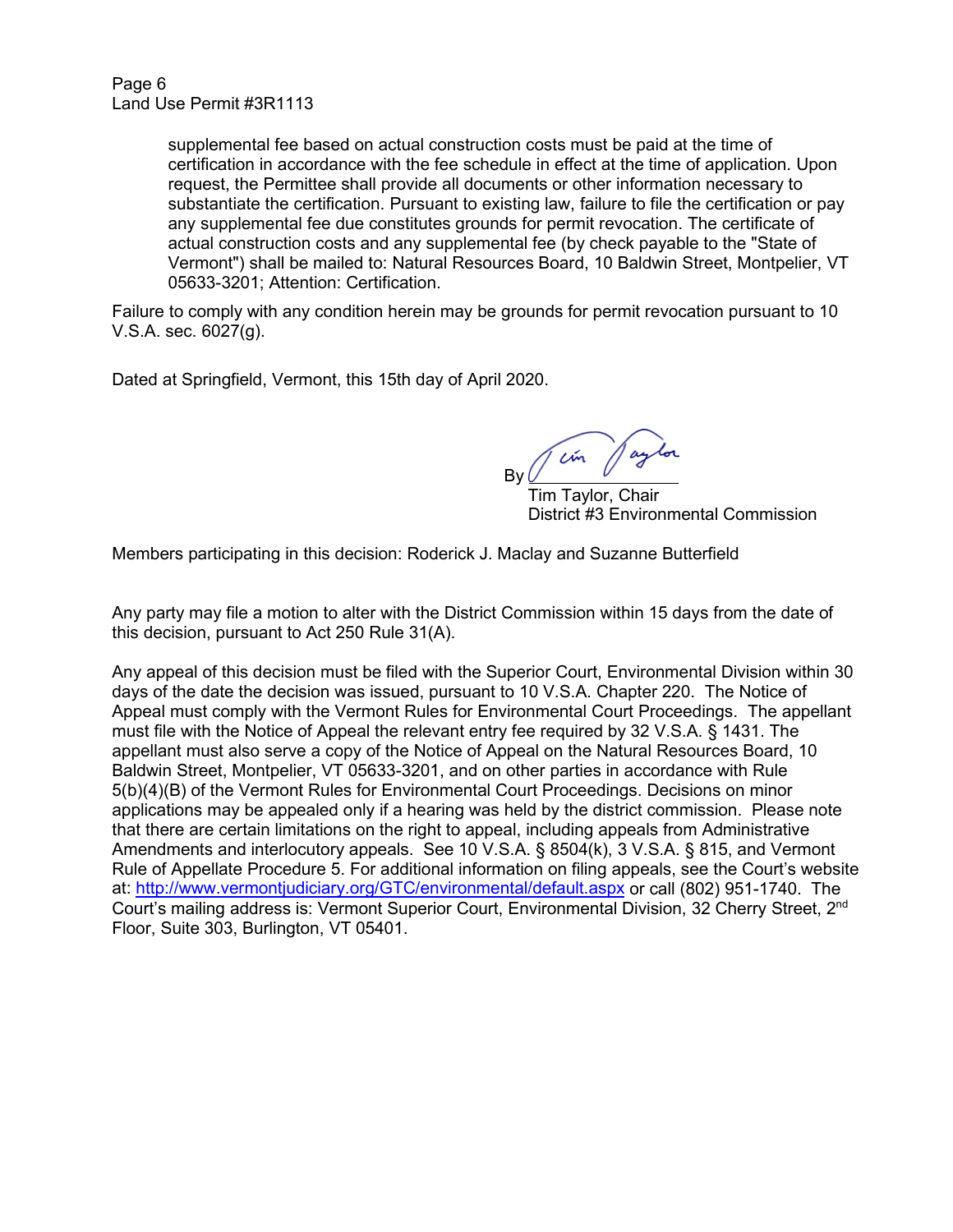#### **E-Notification CERTIFICATE OF SERVICE #3R1113**

I hereby certify that I, the undersigned, sent the Land Use Permit and Findings of Fact on April 15, 2020, by U.S. Mail, postage prepaid, to the individuals without email addresses, and by electronic mail to the following with email addresses. All email replies should be sent to [NRB.Act250Springfield@vermont.gov.](mailto:NRB.Act250Springfield@vermont.gov.) **Note: Any recipient may change its preferred method of receiving notices and other documents by contacting the NRB District Office staff at the mailing address or email below. If you have elected to receive notices and other documents by email, it is your responsibility to notify the District Office of any email address changes.**

FARM Developing, LLC c/o Paul Rea Perry and Lynn Armstrong Greystone Capital, LLC Arden LLC 22 North Main Street Randolph, VT 05060 [ruralvtre@comcast.net](mailto:ruralvtre@comcast.net) [lynn@rainorshinevt.com](mailto:lynn@rainorshinevt.com) [jfarrow@farrowfinancial.com](mailto:jfarrow@farrowfinancial.com) [emurphy@rdsDC.com](mailto:emurphy@rdsDC.com)

Wiemann Lamphere Architects Steven Roy 525 Hercules Drive Colchester, VT 05446 [sroy@wiemannlamphere.com](mailto:sroy@wiemannlamphere.com)

DeWolfe Engineering Brian Lane-Karnas PO Box 1576 Montpelier, VT 05601 [Brian.lane-karnas@dirtsteel.com](mailto:Brian.lane-karnas@dirtsteel.com)

Tom Appel, consultant 50 Elliot Street Brattleboro, VT 05301 [nemco@nemco.org](mailto:nemco@nemco.org)

Randolph Selectboard Trini Brassard, Chair PO Drawer B Randolph, VT 05060 [Selectboard@randolphvt.org](mailto:Selectboard@randolphvt.org) [manager@randolphvt.org](mailto:manager@municipaloffice.randolph.vt.us)

Randolph Town Planning Camden Walters, Chair PO Drawer B Randolph, VT 05060 [zoning@randolphvt.org](mailto:zoning@randolphvt.org)

Two Rivers-Ottauquechee Regional Commission Pete Fellows 128 King Farm Road Woodstock, VT 05091 [lkay@trorc.org](mailto:lkay@trorc.org) [pfellows@trorc.org](mailto:pfellows@trorc.org)

Agency of Natural Resources Office of Planning & Policy 1 National Life Drive, Davis 2 Montpelier, VT 05620-3901 anr.act250@vermont.gov [elizabeth.lord@vermont.gov](mailto:elizabeth.lord@vermont.gov) [Jennifer.mojo@vermont.gov](mailto:Jennifer.mojo@vermont.gov)

District 3 Environmental Commission 100 Mineral Street, Suite 305 Springfield, VT 05156 [NRB.Act250Springfield@vermont.gov](mailto:NRB.Act250Springfield@vermont.gov)

Linda LaFrance 35 Kurt Road Pittsford, NY 14534 [llafranc@rochester.rr.com](mailto:llafranc@rochester.rr.com)

Nancy Rice c/o Brooke Dingledine, Esq. PO Box 4 Randolph Center, VT 05061 [Hope247@sover.net](mailto:Hope247@sover.net)

Joan Sax c/o Brooke Dingledine, Esq. PO Box 185 Randolph Center, VT 05061 [jsax@me.com](mailto:jsax@me.com)

Brooke Dingledine, Esq. PO Box 625 Barre, VT 05641 [lbrooke@vdmlaw.com](mailto:lbrooke@vdmlaw.com)

Dwain Chabot 195 Oak Ridge Lane Randolph Center, VT 05061 [dchabot@norwich.edu](mailto:dchabot@norwich.edu)

Exit 4 Open Space c/o Nancy Rice c/o Joan Sax c/o Brooke Dingledine, Esq. [lbrooke@vdmlaw.com](mailto:lbrooke@vdmlaw.com)

#### **FOR INFORMATION ONLY**

Randolph Town Clerk Joyce L. Mazzucco PO Drawer B Randolph, VT 05060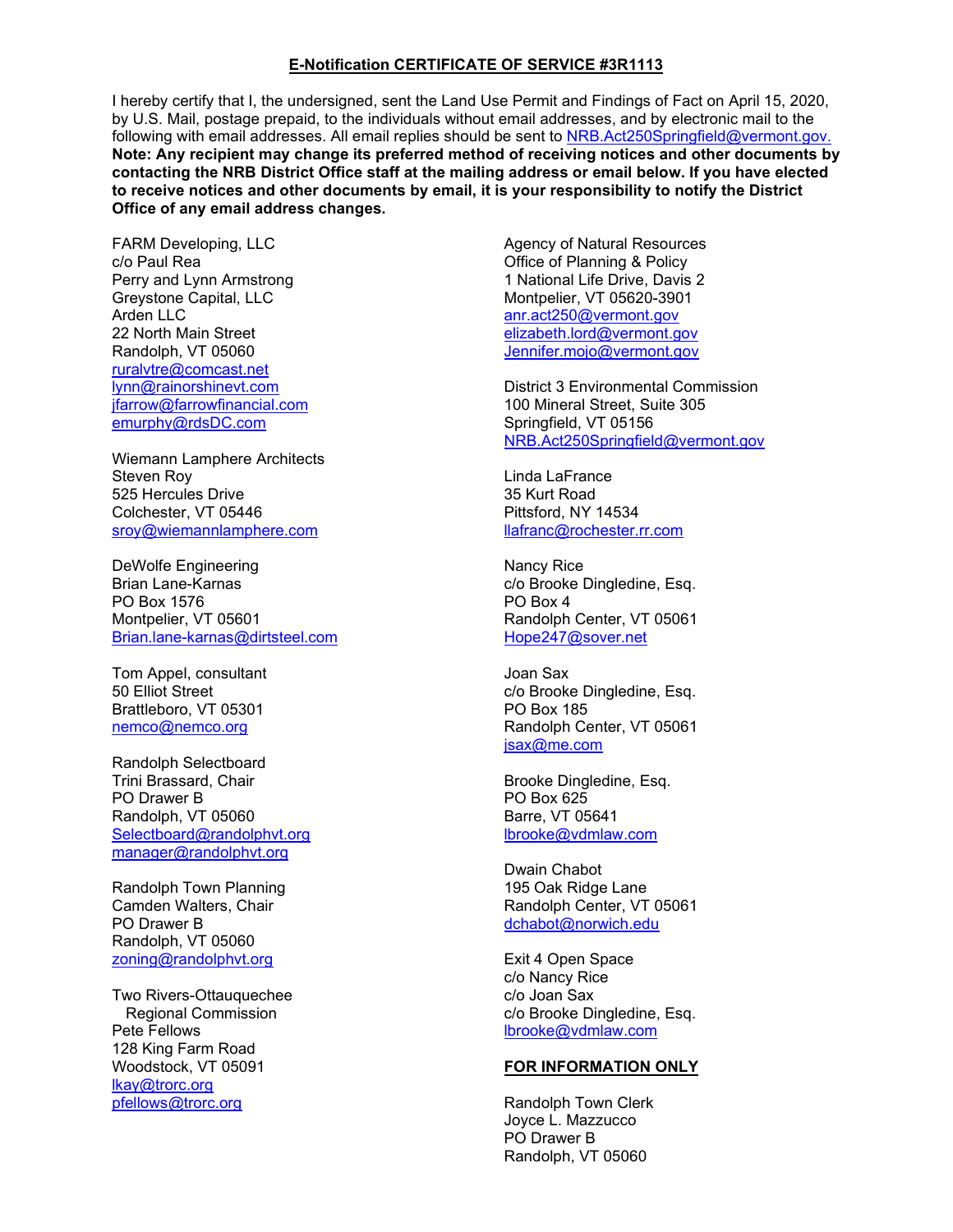Randolph Town Manager Adolfo Bailon PO Drawer B Randolph, VT 05060 [manager@randolphvt.org](mailto:manager@municipaloffice.randolph.vt.us) [AdminAssist@randolphvt.org](mailto:AdminAssist@randolphvt.org)

Randolph Zoning Administrator PO Drawer B Randolph, VT 05060 [zoning@randolphvt.org](mailto:zoning@randolphvt.org)

Randolph Fire District Carolyn Lumbra 275 Ski Tow Road Randolph Center, VT 05061 [Purp1945@gmail.com](mailto:Purp1945@gmail.com)

Public Service Department Barry Murphy 112 State Street, Drawer 20 Montpelier, VT 05620-2601 barry.murphy@vermont.gov [PSD.VTDPS@vermont.gov](mailto:PSD.VTDPS@vermont.gov)

Vermont AOT, Utilities and Permits Barre City Place 219 North Main Street Barre, VT 05641 [AOT.Act250@vermont.gov](mailto:AOT.Act250@vermont.gov) [Christopher.clow@vermont.gov](mailto:Christopher.clow@vermont.gov)

Agency of Agriculture, Food & Markets Ari Rockland-Miller 116 State St., Drawer 20 Montpelier, VT 05620-2901 [AGR.Act250@v](mailto:AGR.Act250@)ermont.gov [Ari.rockland-miller@vermont.gov](mailto:Ari.rockland-miller@vermont.gov)

Division for Historic Preservation National Life Building, 6<sup>th</sup> Floor Drawer 20, Montpelier, VT 05620-0501 [Accd.projectreview@vermont.gov](mailto:Accd.projectreview@vermont.gov)

VT Dept. of Forests, Parks & Recreation Nate McKeen, District Forestry Manager 100 Mineral Street, Suite 304 Springfield, VT 05156-3168 [nate.mckeen@v](mailto:nate.mckeen@)ermont.gov

Bret Ladago, Fisheries Biologist VT Fish & Wildlife Department Roxbury Lab [bret.ladago@v](mailto:bret.ladago@)ermont.gov

Tim Appleton, Fish & Wildlife Specialist VT Fish & Wildlife Department [tim.appleton@vermont.gov](mailto:tim.appleton@vermont.gov)

Julie Follensbee, Wetland Ecologist VT Dept. of Environmental Conservation [julie.follensbee@vermont.gov](mailto:julie.follensbee@vermont.gov)

John Broker-Campbell, Floodplain Manager VT Dept. of Environmental Conservation [John.broker-campbell@vermont.gov](mailto:John.broker-campbell@vermont.gov)

Kevin Burke, Watershed Management VT Dept. of Environmental Conservation [kevin.burke@vermont.gov](mailto:kevin.burke@vermont.gov)

Dan Devoe 1326 Hebard Hill Road Randolph, VT 05060 [danieldevoe@gmail.com](mailto:danieldevoe@gmail.com)

Paul L. Kendall, R3 Task Force 487 Kendall Road Braintree, VT 05060 [pkendallb@gmail.com](mailto:pkendallb@gmail.com)

Michael Penrod 1923 Stock Farm Road Randolph, VT 05060 [Michaelpenrod42@gmail.com](mailto:Michaelpenrod42@gmail.com)

Karen Colby Hannah Rea 3446 South Randolph Road Randolph Center, VT 05061 [klcolby@comcast.net](mailto:klcolby@comcast.net) [hannaharea11@gmail.com](mailto:hannaharea11@gmail.com)

David Rubin, VTC PO Box 500 Randolph Center, VT 05061 [David.rubin@vsc.edu](mailto:David.rubin@vsc.edu)

Dylan Kelley, Herald of Randolph [dylan@ourherald.com](mailto:dylan@ourherald.com)

Damian DiNicola 1475 Hebard Hill Road Randolph, VT 05060 [damiandinicola@icloud.com](mailto:damiandinicola@icloud.com)

By:

Jerome Lipani, R3 Task Force, ORCAMedia 640 Bliss Pond Road Adamant, VT 05640 [jerome@orcamedia.net](mailto:jerome@orcamedia.net)

Kulling St

Kim Lutchko NRB Act 250 Specialist [kim.lutchko@vermont.gov](mailto:kim.lutchko@vermont.gov)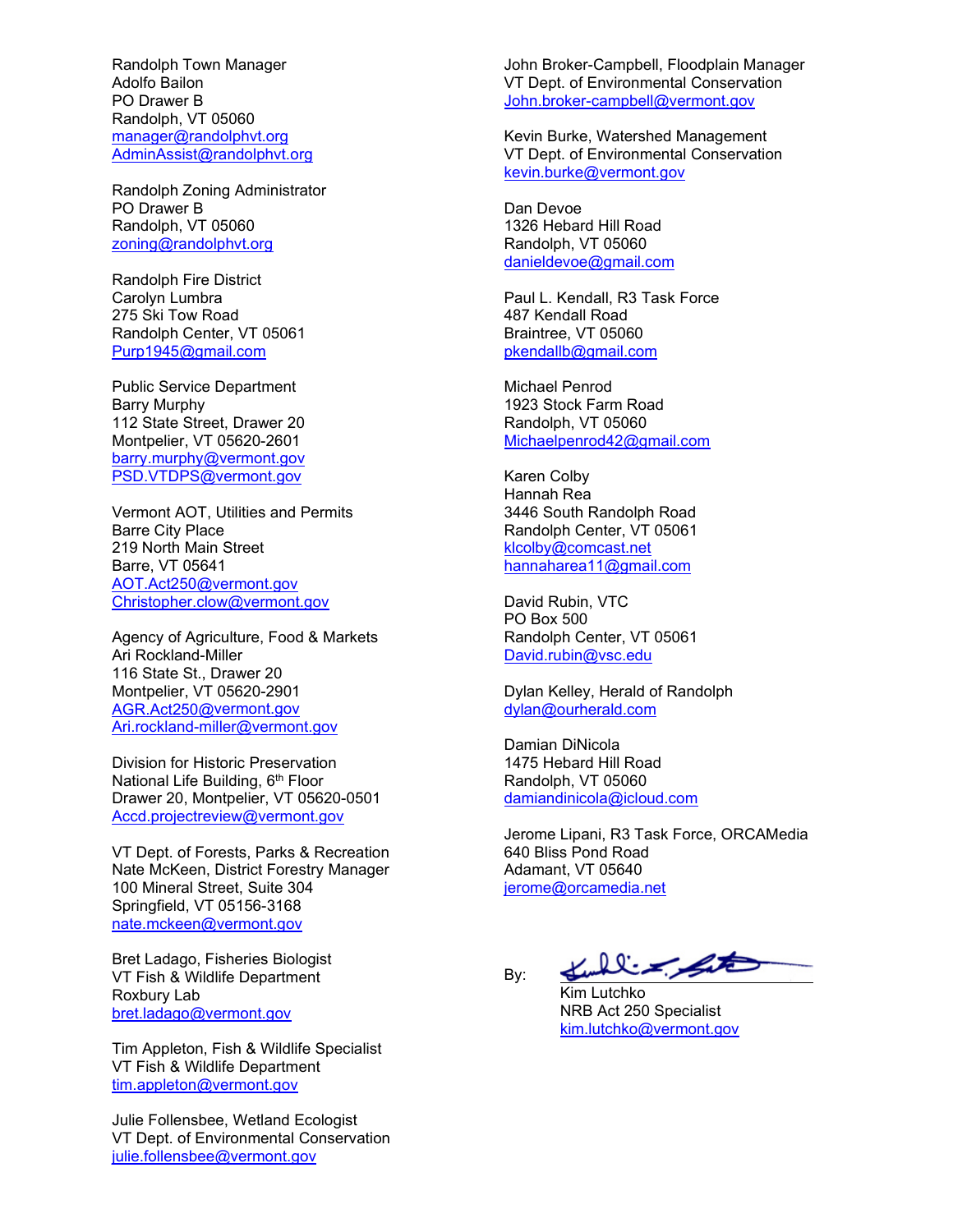#### **State of Vermont NATURAL RESOURCES BOARD DISTRICT 3 ENVIRONMENTAL COMMISSION 100 Mineral Street, Suite 305 Springfield, VT 05156-3168**

**22 North Main Street** 

**RE:** FARM Developing, LLC<br>22 North Main Street **Application #3R1113**<br>Findings of Fact Randolph, VT **Conclusions of Law, and Order** 05060 10 V.S.A. §§ 6001-6093 (Act 250)

#### **I. INTRODUCTION**

On August 30, 2019, FARM Developing, LLC filed an application for an Act 250 permit for a project generally described as the construction of a 47,975 square foot, three-story hotel and a 14,730 square foot restaurant and conference center, with associated utilities and infrastructure. The tract of land consists of 25.9 acres. The Applicant's legal interest is ownership in fee simple described in a deed recorded on January 19, 2018 in the land records of Randolph, Vermont.

The Commission held a hearing on this application on October 4, 2019. The Commission also conducted a site visit on October 4, 2019 and placed its observations on the record. At the end of the hearing, the Commission recessed the proceeding pending the submittal of additional information. The Commission adjourned the hearing on April 15, 2020 after receipt of the additional information, an opportunity for parties to respond to that information, and the completion of Commission deliberations.

As set forth below, the Commission finds that the Project complies with 10 V.S.A § 6086(a) (Act 250).

#### **II. JURISDICTION**

Jurisdiction attaches because the Project constitutes construction of improvements for a commercial purpose on a tract of land involving more than 10 acres in a municipality that has adopted permanent zoning and subdivision bylaws, pursuant to 10 V.S.A. § 6001(3)(A)(i).

# **III. PARTY STATUS AND FRIENDS OF THE COMMISSION**

#### A. Parties by Right

Parties by right to this application pursuant to 10 V.S.A § 6085(c)(1)(A)-(D) are:

The Applicants, by Tom Appel, Paul Rea, Steven Roy, and Brian Lane-Karnas;

The municipality of Randolph;

The Randolph Planning Commission;

The Two Rivers-Ottauquechee Regional Commission, by Pete Fellows;

The Vermont Agency of Natural Resources (ANR) through an entry of appearance by Jennifer Mojo, Regulatory Planning Analyst, ANR Office of Planning and Legal Affairs, dated October 3, 2019 (Exhibit 025);

The Vermont Agency of Agriculture, Food & Markets, by Ari Rockland-Miller, Act 250 Coordinator AAFM (Exhibit 023);

The Vermont Agency of Transportation through an entry of appearance by Christopher Clow, Transportation Engineer (Exhibit 024); and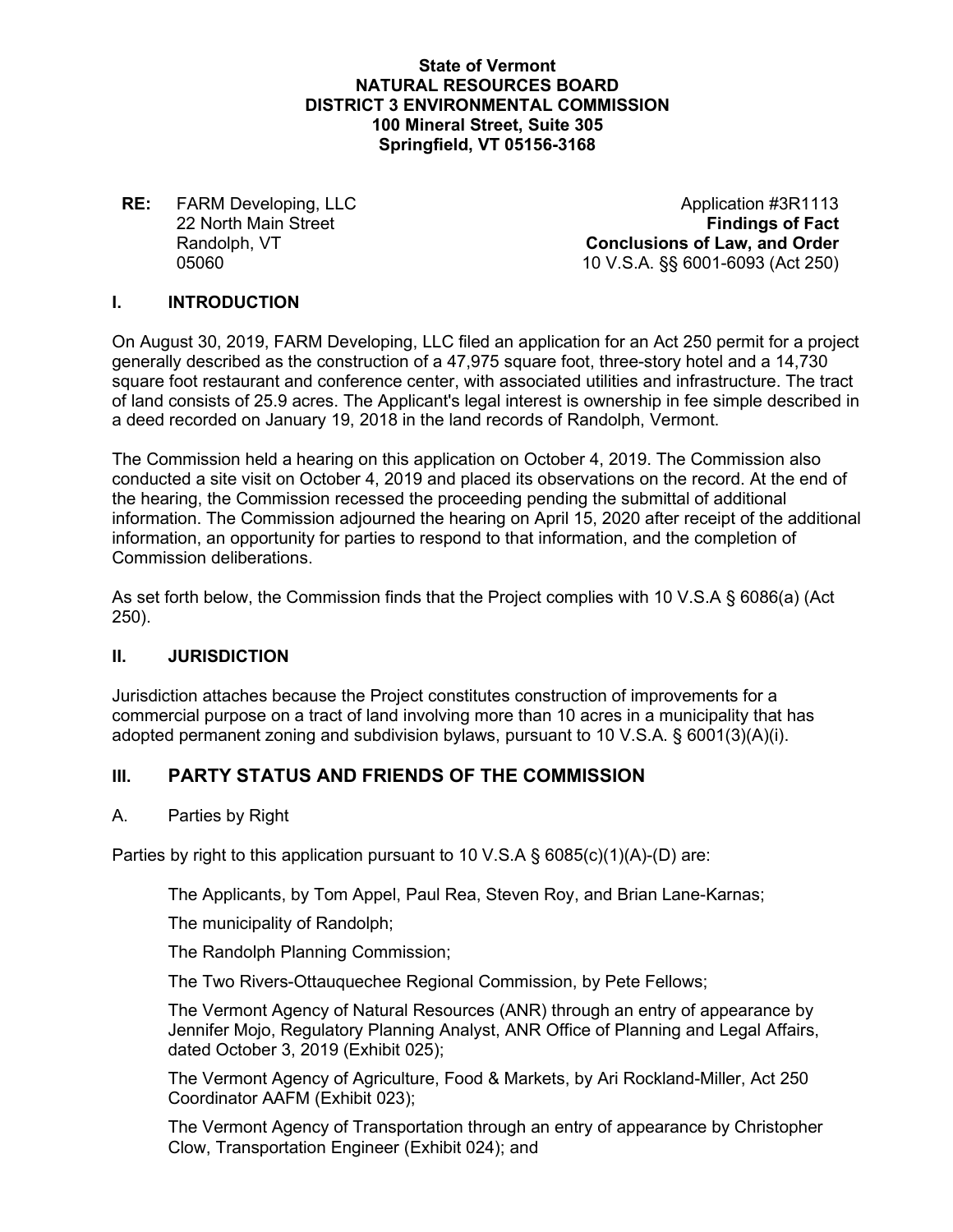The Vermont Division for Historic Preservation (Exhibit 027).

B. Interested Parties

Any person who has a particularized interest protected by Act 250 that may be affected by an act or decision of the Commission is also entitled to party status. 10 V.S.A § 6085(c)(1)(E).

i. Preliminary Party Status Determinations

Pursuant to Act 250 Rule 14(E), the District Commission made preliminary determinations concerning party status at the commencement of the hearing on this application. The following persons requested party status pursuant to 10 V.S.A § 6085(c)(1)(E), and were either admitted as parties or denied party status, as indicated below:

- 1. Linda LaFrance, 35 Kurt Road, Pittsford, NY 14534, owns and recreates on an adjoining parcel that is uphill and east of the proposed project. She requested party status under Criteria 3 Existing Water Supply, 5 Traffic Safety, and 8 Aesthetics. There were no objections. The Commission granted preliminary party status under Criteria 3, 5 and 8.
- 2. Joan Sax, PO Box 185, Randolph Center, VT 05061, resides at 4142 VT Route 66, at the top of the hill and approximately 1.5 miles from the project site. Brooke Dingledine, Esq., represents Ms. Sax. Ms. Sax is concerned about the impact of the water withdrawal on the aquifer, as well as traffic and aesthetics, and requested party status under Criteria 3 Existing Water Supply, 5 Traffic Safety and 8 Aesthetics. There was no objection. The Commission granted preliminary party status under Criteria 3, 5 and 8.
- 3. Nancy Rice, PO Box 4, Randolph Center, VT 05061, resides at 539 South Randolph Road, approximately one mile, as the crow flies, from the project site. Ms. Rice, also, is represented by Brooke Dingledine, Esq. Ms. Rice is concerned about the impact of the project on the aquifer and continued supply of water to her house, as well as traffic and aesthetics. She requested party status under Criteria 3 Existing Water Supply, 5 Traffic Safety, and 8 Aesthetics. There were no objections. The Commission granted preliminary party status under Criteria 3, 5 and 8.
- 4. Dwain Chabot, 195 Oak Ridge Lane, Randolph Center, VT 05061, adjoins the project site to the south and has a right-of-way easement over the FARM property to access the house. Mr. Chabot requested party status under Criteria 3 Water Supply, 5 Traffic Safety and 8 Aesthetics, particularly as it relates to noise. There were no objections. The Commission granted preliminary party status under Criteria 3, 5 and 8.
- 5. Exit 4 Open Space (Open Space) is a "grassroots" citizen's group made up of residents from the towns of Randolph and Braintree, dedicated to preserving the working landscape at and around Exit 4. Open Space participated in preserving 22 acres in the southwest quadrant of Exit 4 and has a particularized interest in protecting that parcel from impacts related to the proposed development. At the hearing the organization was represented by members, Joan Sax, Nancy Rice, and Brooke Dingledine, Esq. Members of the group have water supply wells in the area, travel Route 66 by the proposed project location, and are concerned about the potential light pollution from the project. Open Space requested party status under Criteria 3 Existing Water Supply, 5 Traffic Safety, and 8 Aesthetics. The Commission granted preliminary party status to Open Space under Criteria 3, 5, and 8.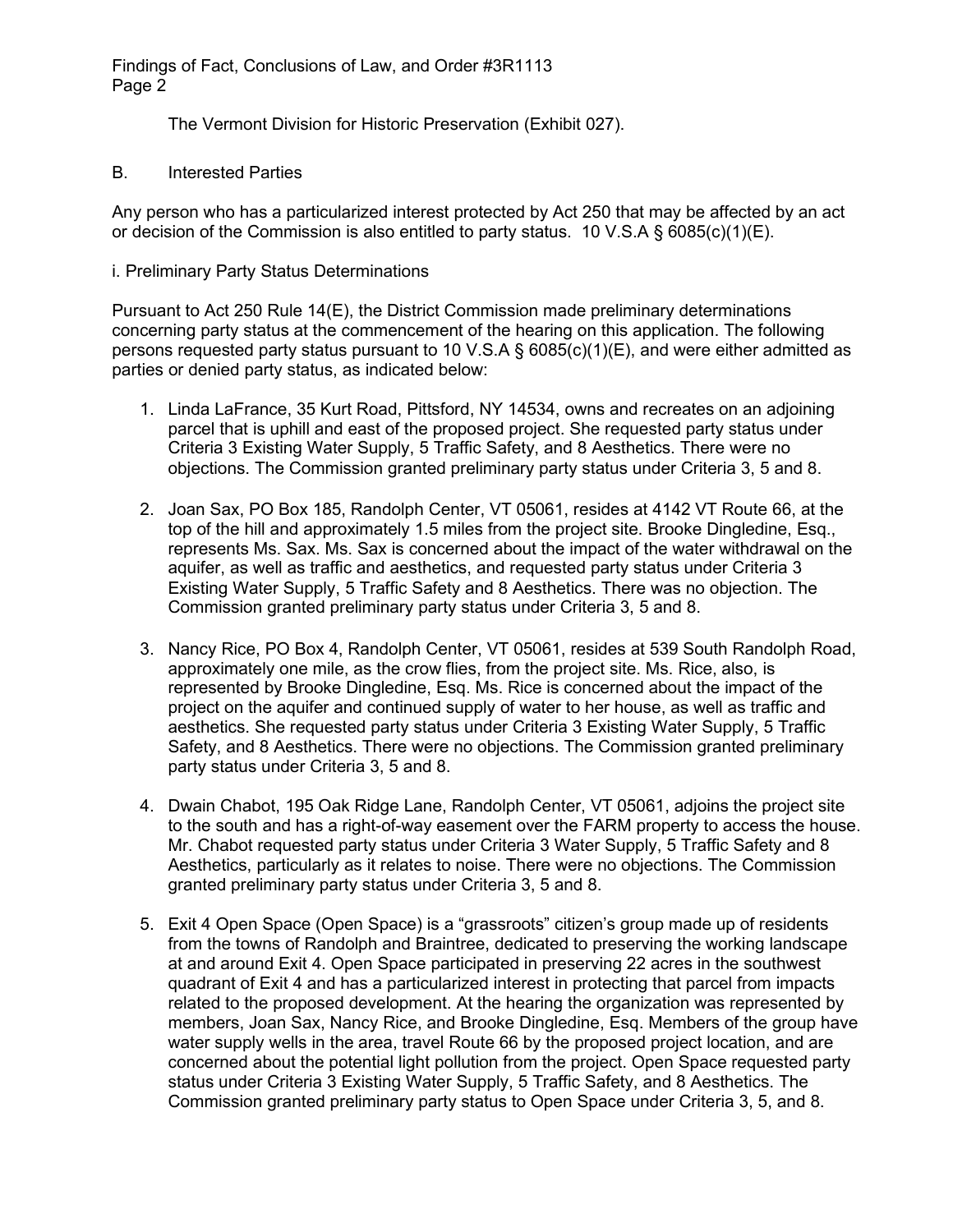ii. Final Party Status Determinations

Prior to the close of hearings, the District Commission re-examined the preliminary party status determinations in accordance with 10 V.S.A § 6086(c)(6) and Act 250 Rule 14(E) and revised the status of the following parties:

Nancy Rice: Preliminary Party Status granted under Criteria 3, 5 an 8; at her request, on April 14, 2020, Ms. Rice withdrew her appearance, therefore, Final Party Status is denied under Criteria 3, 5 and 8.

Exit 4 Open Space: Preliminary Party Status granted under Criteria 3, 5 and 8; at E4OS' request, on April 14, 2020, E4OS withdrew its' appearance under Criteria 3 and 5, therefore, Final Party Status is denied under Criteria 3 and 5 and granted under Criterion 8.

# **IV. FINDINGS OF FACT AND CONCLUSIONS OF LAW**

The Applicant has met the burden of proving compliance with the following criteria through submittal of the application:

- 1 Air Pollution Water Pollution 1(B) - Waste Disposal 1(C) - Water Conservation 1(D) - Floodways 1(F) - Shorelines 4 - Soil Erosion 6 - Educational Services 7 - Municipal Services 8 – Natural Areas 8 – Historic Sites 8(A) - Wildlife Habitat & Endangered Species
- 9(A) Impact of Growth
- 9(C) Productive Forest Soils
- 9(D) Earth Resources
- 9(E) Extraction of Earth Resources
- 9(F) Energy Conservation
- 9(G) Private Utility Services
- 9(H) Costs of Scattered Development
- 9(J) Public Utility Services
- 9(K) Effects on Public Investments
- 9(L) Settlement Patterns
- 10 Local Plans

Therefore, the application shall serve as the Findings of Fact on these criteria.

The findings of fact are based on the application, Exhibits 001 - 044, and other evidence in the record. Criteria addressed in these Findings include: 1(A) Headwaters; 1(E) Streams; 1(G) Wetlands; 2 Water Supply; 3 Impact on Existing Water Supplies; 5 Transportation; 8 Aesthetics; 9(B) Agricultural Soils; and 10 Conformance with the Regional Plan.

Under Act 250, projects are reviewed for compliance with the ten criteria of Act 250, 10 V.S.A § 6086(a)(1)-(10). Before granting a permit, the District Commission must find that the Project complies with these criteria and, therefore, is not detrimental to the public health, safety or general welfare. The burden of proof under Criteria 1 through 4 and 9 and 10 is on the applicant, and on the opponent under Criteria 5 through 8, and 9A if the municipality does not have a duly adopted capital improvement program.

General Findings:

1. The Applicant proposes to construct a three-story, 79 room hotel (47,856 gross square feet) and an adjacent 152-seat restaurant/400-seat convention center (14,982 gross square feet), on an existing parcel located on the south side of VT Route 66 between I-89 Exit 4 and Randolph Center. A tent/event area will be created to allow outside events. The project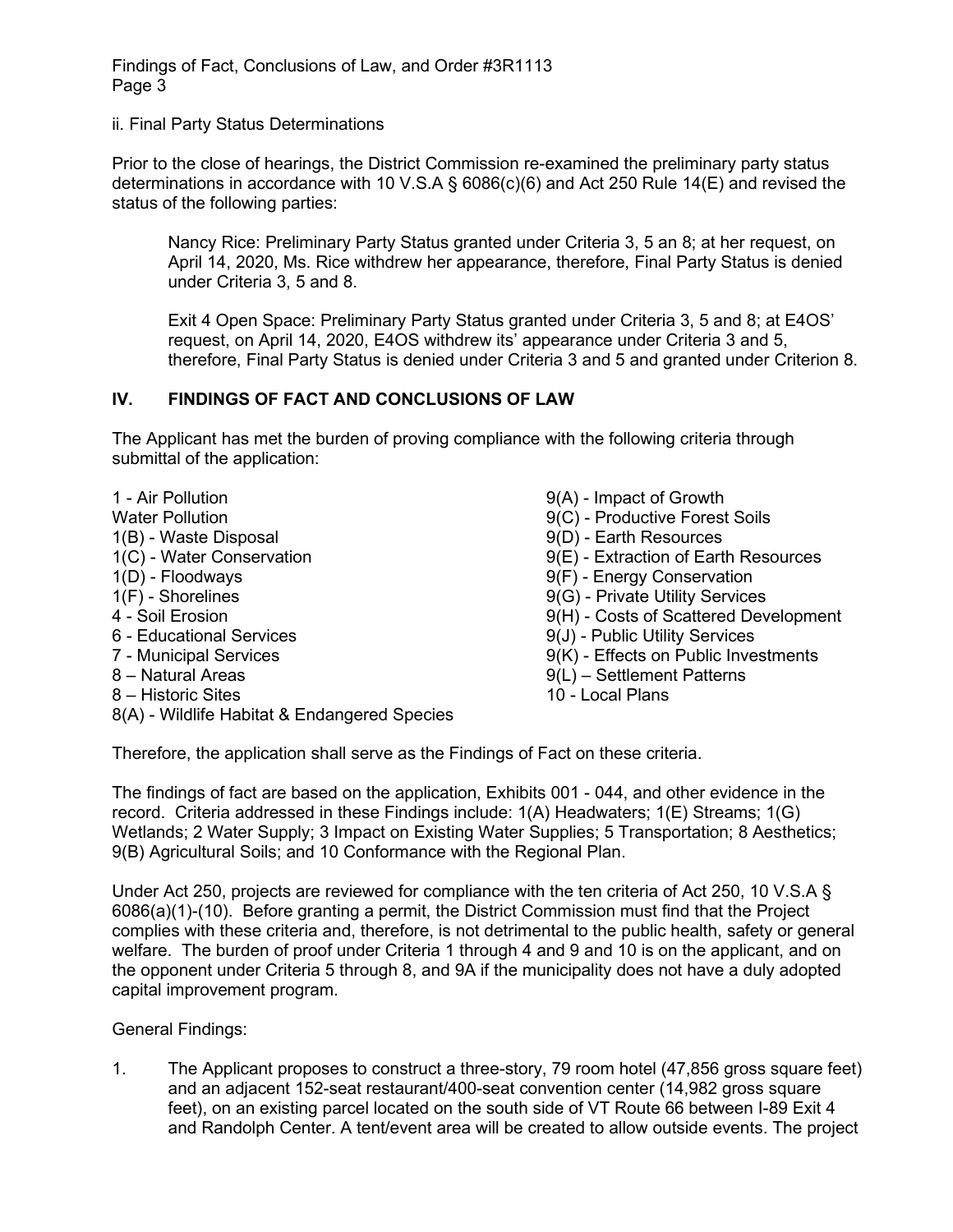> also includes the access drive, internal roads, parking, sidewalks, stormwater treatment, utilities and landscaping. Exhibits 001, 007 and 009.

# **Criterion 1(A) - Headwaters:**

Findings of Fact

- 2. The Project falls within the Royalton Fire District 1 surface water Source Protection Area (WSID 0005330). The project is within the Zone 2 (the area within the watershed located within 200 feet of perennial surface water and limited to 17,000 acres) and the Zone 3 (the remaining watershed area beyond Zones 1 and 2). Exhibits 025 and 026.
- 3. There are two water sources for the Randolph Center Water System. One is a spring directly north of the Vermont State Laboratory, and the other is a drilled well along Pinney Brook. The ground elevation at the Pinney Brook well is about the same as the ground surface elevation of the well proposed for the hotel site, which is approximately one mile from the Pinney Brook well. Testimony.
- 4. The Applicant has received Wastewater System and Potable Water Supply Permit #WW-3- 11241; Stormwater permit 8868-INDS; Stormwater permit #8868-9020; Water Source Permit S-3773-19.0; and Water Source Permit to Construct from the ANR Department of Environmental Conservation. Exhibits #040, 041, 042, 043 and 044.

#### Conclusions of Law

The Commission concludes that the Project will meet applicable Department of Health and Department of Environmental Conservation regulations regarding the reduction of the quality of the ground or surface waters in headwaters areas.

The Project complies with Criterion 1(A).

# **Criterion 1(E) - Streams:**

Findings of Fact

- 5. An unnamed, perennial tributary to Adams Brook crosses under Route 66 just west of the proposed access into the Project area and runs along the edge of Route 66 along the project frontage. Exhibits 001, 025, and 035.
- 6. The existing pavement of Route 66 is immediately north and adjacent to the top of the stream bank. Exhibits 001 and 035.
- 7. The 50-foot, top-of-bank riparian zone has been identified on the revised overall site plan. There will be some disturbance in the riparian zone associated with installation and connection associated with the stormwater management system. The disturbed area will be allowed to naturally revegetate post construction. Exhibit 034.
- 8. The ANR requested the following condition be included in any permit that may issue:

The Permittee shall maintain an undisturbed, naturally vegetated riparian zone along the unnamed tributary to Adams Brook as identified in Exhibit 035 (Overall Site Plan, Sheet C1.02, revised 9/27/19) except for temporary disturbances associated with installation and repairs of the sewer pipe in Exhibit 036 (Utility Plan,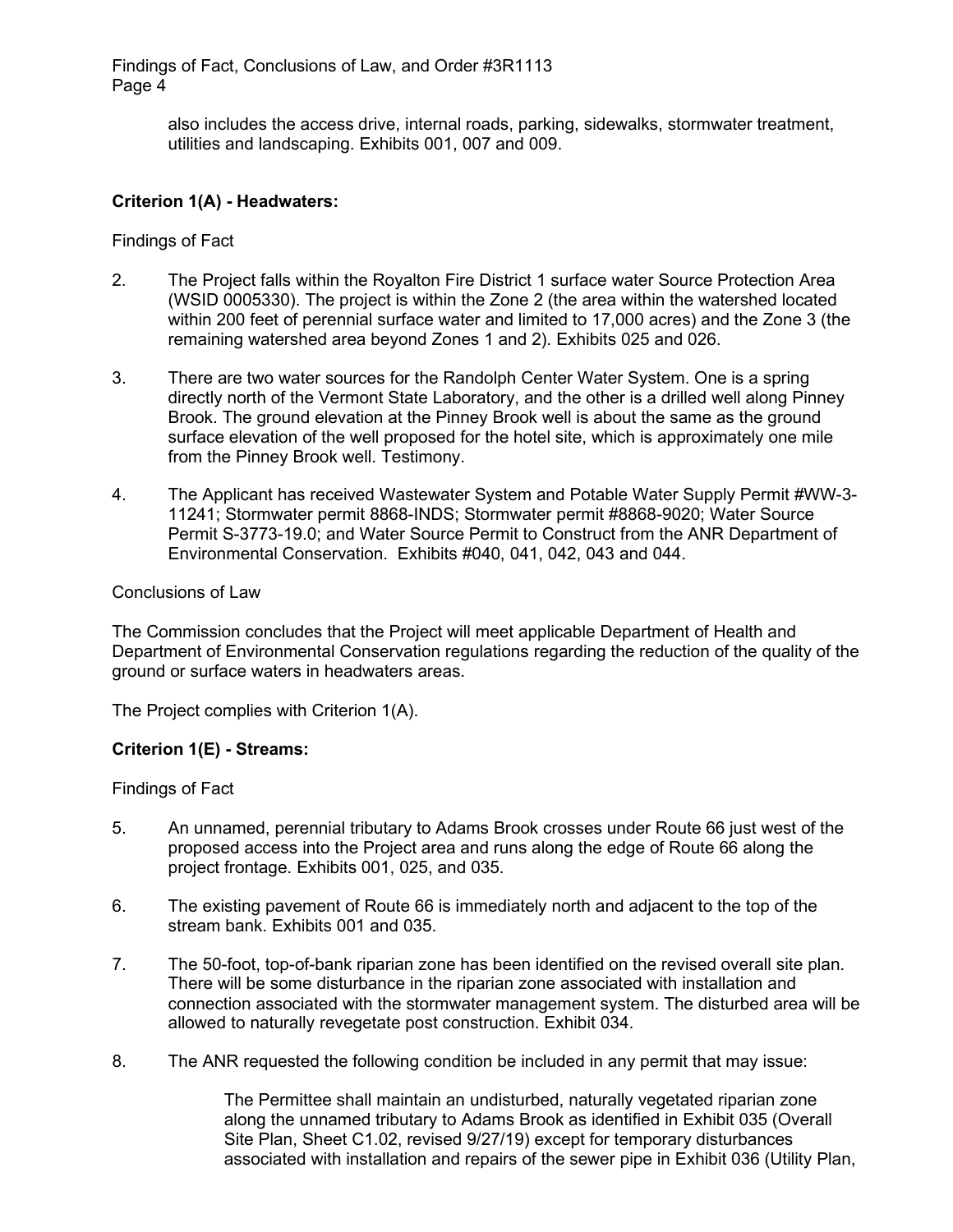> Sheet C1.05, revised 9/27/19). The riparian zone shall be measured inland, perpendicular to and horizontally 50-feet from the top-of-bank and extend to the water's edge. The term "undisturbed" means no activities that may cause or contribute to ground or vegetation disturbance, or soil compaction, including but not limited to construction; earth-moving activities; storage of materials; tree trimming or canopy removal; tree, shrub or groundcover removal; plowing or disposal of snow; grazing and mowing.

Exhibits 034, 035, and 036.

Conclusions of Law

The Commission concludes that, with the inclusion of the ANR's proposed permit condition, the Applicant will maintain the natural condition of any stream, and will not endanger the health, safety or welfare of the public or of adjoining landowners.

The Project complies with Criterion 1(E).

# **Criterion 1(G) - Wetlands:**

Findings of Fact

- 9. A Class 2 wetland is located in the northeast corner of the property. The wetland boundaries have been delineated. The Project has been designed to maintain a 50-foot undisturbed buffer around the wetland. Exhibits 001, 035, and 036.
- 10. Activities adjacent to the wetland buffer are proposed. To ensure there are no impacts to the wetlands, the ANR has requested that the following conditions be included in any permit that may issue:

Prior to site preparation, construction, and maintenance involving earth disturbance, the Permittee shall install a continuous line of visible flagging outside the 50-foot wetland buffer zone boundaries identifying the wetlands and buffers as protected areas.

The Permittee shall maintain an undisturbed, naturally vegetated, unmowed 50-foot buffer from the edge of Class 2 wetlands. Storage of materials, including snow, within this buffer is prohibited. Exhibits 035 and 036.

Conclusions of Law

The Commission concludes that, with the inclusion of the ANR proposed permit conditions, the project will comply with this Criterion.

The Project complies with Criterion 1(G).

#### **Criteria 2 and 3 - Water Availability and Impact on Existing Water Supply:**

Findings of Fact

11. The average daily water demand for this project is 19,062 gallons per day. Water will be provided by a private, on-site water system from bedrock wells. One of the drilled wells yields approximately 150 gallons per minute. Exhibits 001, 003, 044 and Testimony.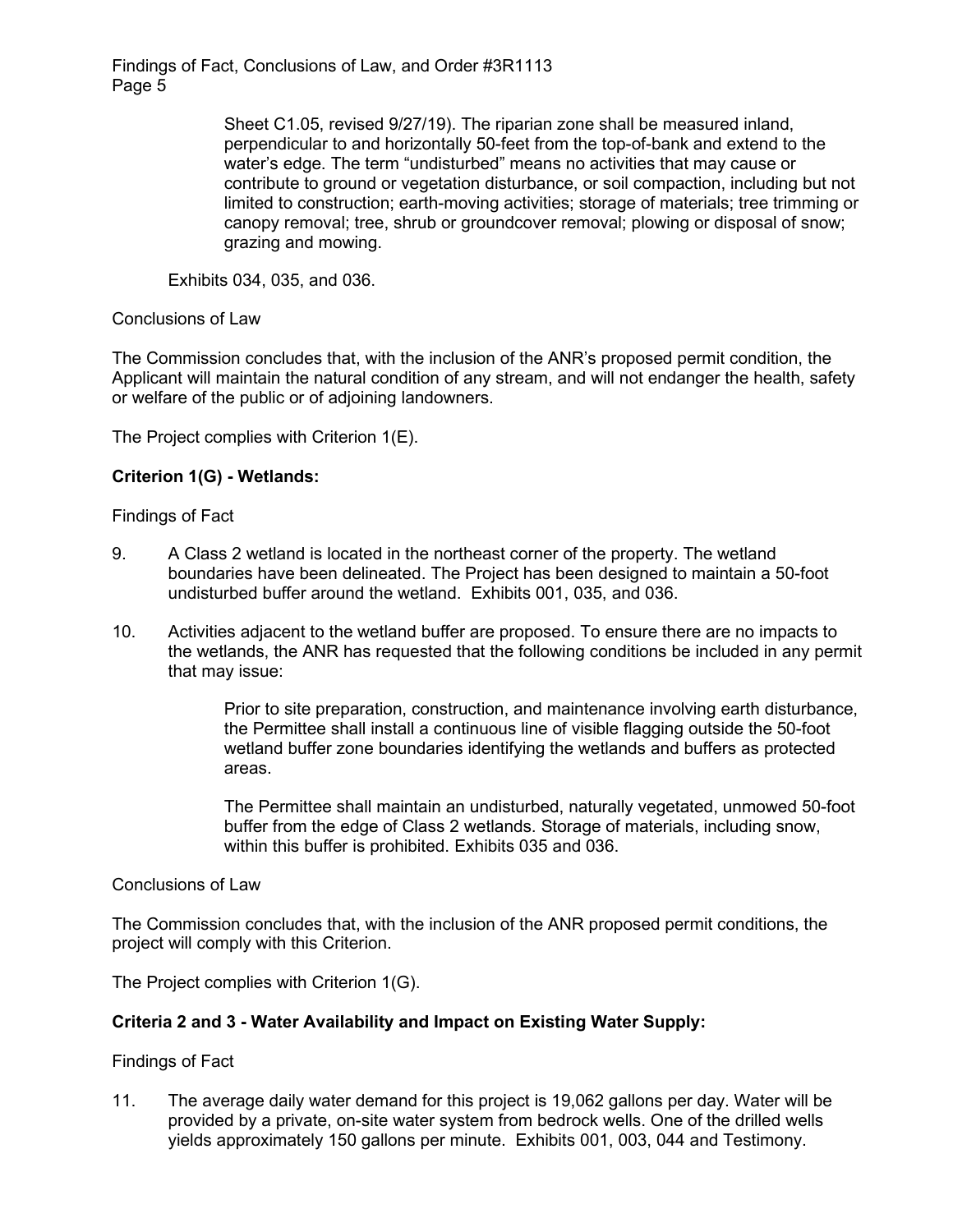- 12. There is sufficient water available for the Project.
- 13. Adjacent water supplies include residential wells on the abutting Chabot, Armstrong and Bass properties. As part of the Public Water Source Permit, test wells have been drilled. Each well will be tested with a 72 hour draw down test. Exhibit 001 and Testimony.
- 14. The Project will not decrease the yield of neighboring wells. Exhibit 042.
- 15. With the construction of three large projects in Randolph Center over the last 3 to 4 years (State Lab, Assisted Living and Nursing Home), neighbors are concerned about the cumulative impact of this project on the aquifer that they rely on to provide water for their own use. Testimony.
- 16. The ANR Department of Environmental Conservation, Drinking Water and Groundwater Protection Division, issued Public Non-Transient Non-Community Water System Source Permit #S-3733-19.0 on March 17, 2020 and Public Water System Construction Permit, Project #C-3733.20.0, WSID #VT0021654 on April 3, 2020. Exhibits 042 and 044.
- 17. The ANR Department of Environmental Conservation, Drinking Water and Groundwater Protection Division, issued Wastewater System and Potable Water Supply Permit #WW-3- 11241 on April 6, 2020. Exhibit 043.

## Conclusions of Law

The ANR Drinking Water and Groundwater Protection Division issued Permit #WW-3-11241 and Public Water Source Permit #S-3773-19.0 which create presumptions pursuant to Act 250 Rule 19 that the Project has sufficient water available for its reasonably foreseeable needs and complies with Criteria 2 and 3. The Commission allows substantial deference to the ANR permits. No evidence was presented to rebut the presumptions or challenge the technical determinations made by ANR.

The Commission concludes that there is sufficient water available to meet the reasonably foreseeable needs of this Project.

The Project complies with Criterion 2.

The Project will not place an unreasonable burden on an existing supply.

The Project complies with Criterion 3.

#### **Criterion 5 - Transportation:**

Findings of Fact

- 18. The Project is not in a Transportation Improvement District (TID).
- 19. Vehicular access will be via a single new curb cut onto VT Route 66. An existing access onto the property off Route 66 located along the western property line, known as Oak Ridge Lane, serves residences located south and west of the project site. Exhibits 001, 009, and 035.
- 20. The annual average daily traffic volume (AADT) on Route 66 in the area of the Project site is 3,500 vehicles per day (vpd). Exhibit 009.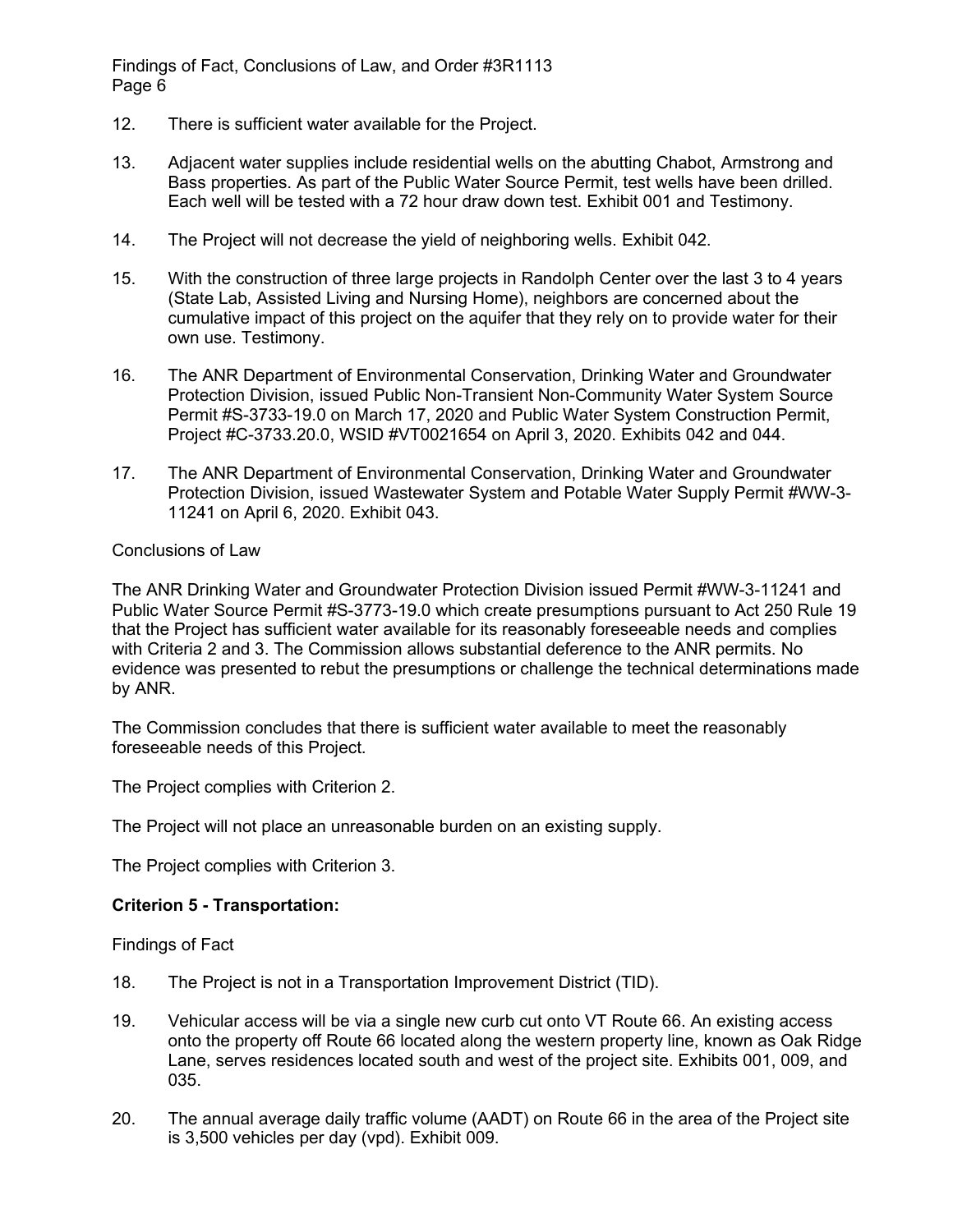- 21. The posted speed limit on Route 66 at the new access to the Project is 40 miles per hour. VTrans Standard B-71 requires an intersection sight distance of 445 feet. Sight distances are 450 feet to the east (uphill, with minor tree clearing) and 600 feet to the west. Exhibits 001 and 009.
- 22. The new curb radii will be 40-feet in order to accommodate tractor trailer deliveries to the site. Exhibits 001 and 015.
- 23. The estimated traffic from the Project site is 1,320 total round trips per day and 59 PM/AM peak hour trips. Route 66 has the capacity to accommodate this additional traffic. Exhibits 001 and 009.
- 24. There are 238 parking spaces, including ten ADA accessible spaces. A grassy overflow parking area can accommodate approximately 40 cars. Exhibits 001 and 035.
- 25. The VAST snowmobile trail crosses the Project site. To accommodate snowmobilers needs, seven spaces will be provided for pickup trucks towing snowmobile trailers. Exhibits 001 and 035.
- 26. Two loading spaces one for the hotel and one for the conference center are located behind the buildings and away from Route 66. Exhibits 001 and 035.
- 27. A left-turn lane is not warranted. Exhibit 009
- 28. Sidewalks and crosswalks will provide internal pedestrian circulation. There are no existing or planned pedestrian or bicycle facilities along Route 66 in the immediate area. Exhibit 009.
- 29. Stagecoach Transportation provides weekday local and regional transit service with the closest stop being at the Exit 4 Park and Ride. The Randolph Area Circulator connects Randolph Village and Randolph Center with the closest stops being located at Vermont Technical College and the Kingwood Health Center. Exhibit 009.
- 30. The Vermont Agency of Transportation (VTrans) has issued a Letter of Intent (LOI) to issue a highway permit to construct an access for a hotel, restaurant, and conference center and indicates that the review found that the project meets the requirements for work within the highway right-of-way. Exhibit 012.
- 31. The VTrans permit requires that "two-way traffic shall be maintained at all times unless permission is granted from the Transportation Administrator. Whenever two-way, one-lane controlled traffic is authorized to be maintained by the Applicant's Contractor, the traveling public shall not be delayed more than 10 minutes." Exhibit 012.
- 32. Upon issuance of the Act 250 permit, VTrans will issue a highway permit with Special Conditions as noted in the LOI. Those special conditions include:

The Permit Holder shall pave the access (drive) from the edge of paved shoulder to the State Highway right-of-way, a minimum of 25' from the centerline of VT 66.

The Permit Holder shall remove trees / brush along VT 66 to provide maximum sight distance available. Exhibit 012.

33. It is estimated that 85% of the peak hour trips would travel to/from the west on Route 66 to/from the north and south I-89 Exit 4 ramps. Exhibit 009.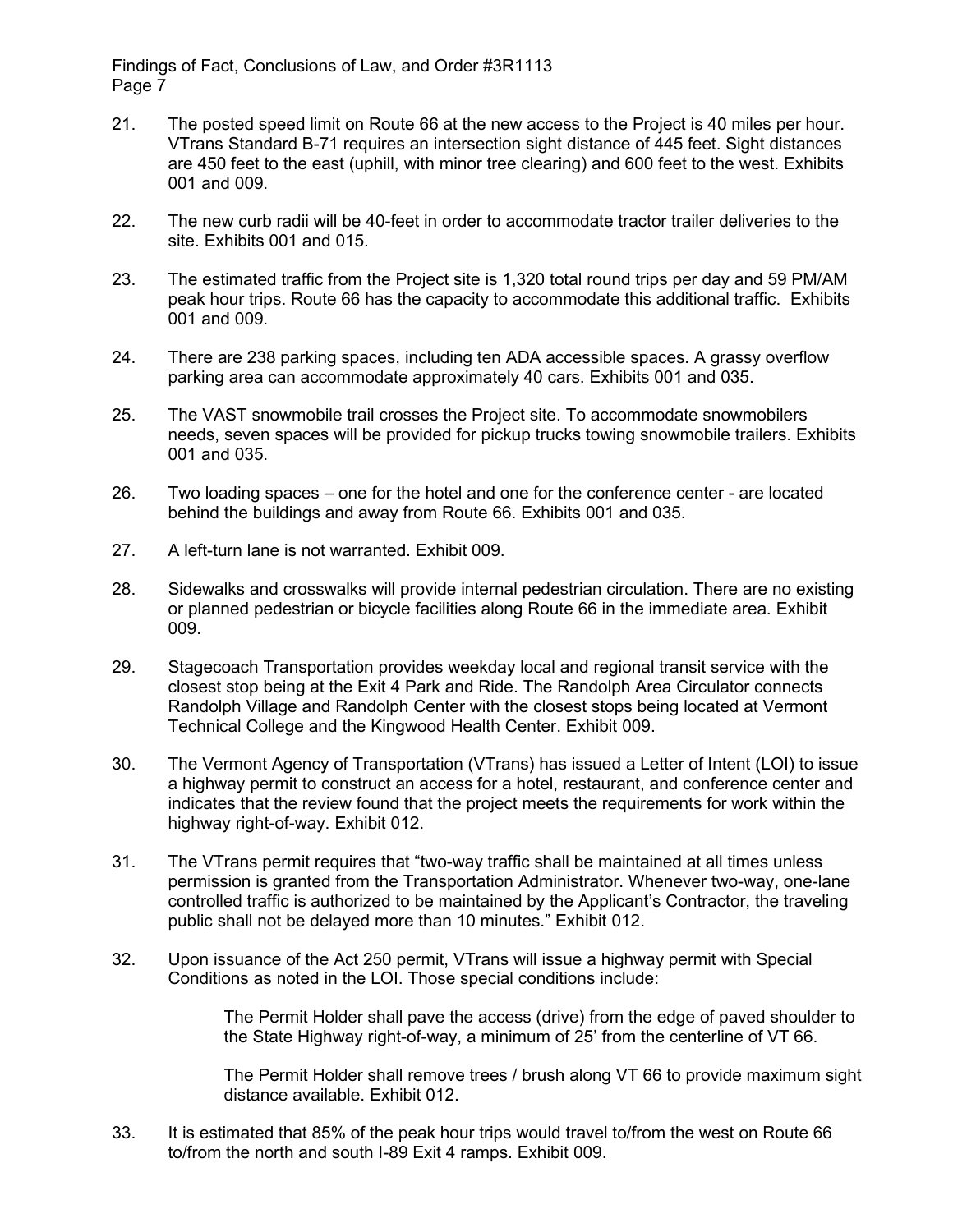- 34. VTrans recommends that when 200 or more people are anticipated to leave the facility in a short period of time, portable "watch for turning vehicles" signs be placed along Route 66. The recommended sign style is VW-205. Exhibits 028 and 030.
- 35. A traffic officer may be needed during times when a conference with many attendees are either arriving or leaving during peak travel times. Many attendees will be turning right when arriving and turning left when leaving toward the Interstate. Testimony.
- 36. The four intersections analyzed will experience acceptable levels of service. Whether the project is built or not, the Level of Service (LOS) remains the same at these intersections in 2020 and 2025 for the design hour volumes (DHV). Exhibit 009.
- 37. The Traffic Impact Assessment concludes that the Project will not create undue levels of traffic congestion or unsafe conditions on the adjacent roadway network. However, removing several trees that presently partially obstruct the available intersection sight distance to the east is recommended. Exhibit 009.

## Conclusions of Law

Criterion 5(A) requires that the Project "will not cause unreasonable congestion or unsafe conditions with respect to use of the highways." See 10 V.S.A § 6086(a)(5)(A). Notwithstanding the requirement for a positive finding, the Commission may not deny a permit solely on the reasons set forth under Criterion 5. See 10 V.S.A § 6087(b). The Commission may, however, attach reasonable conditions to alleviate traffic burdens. *Id*.

Criterion 5(B) requires that a project, "as appropriate . . . incorporate transportation demand management strategies and provide safe access and connections to adjacent lands and facilities and to existing and planned pedestrian, bicycle, and transit networks and services." 10 V.S.A § 6086(a)(5)(B). In determining what is appropriate for a particular project, the Commission considers whether measure is reasonable, "given the type, scale and transportation impacts" of the proposed project. *Id.*

The Commission will incorporate the Agency of Transportation's (VTrans) work-within-the-highway permit into the Act 250 permit. VTrans requires that the brush and trees along VT Route 66 be removed to "provide maximum sight distance available." Also, the Commission will include conditions in the permit requiring that when 200 or more people are anticipated to leave the facility in a short period of time, portable "watch for turning vehicles" signs will be placed along Route 66.

With conditions, the Commission concludes that the Project will not cause unreasonable congestion or unsafe conditions with respect to use of roads, highways, waterways, railways, airports, and other existing or proposed means of transportation.

The Project complies with Criterion 5(A).

The access to the facility will not impact the adjacent landowners who rely on the existing Oak Ridge Lane to access their properties. The Project incorporates all appropriate transportation measures and complies with Criterion 5(B).

The Project complies with Criterion 5.

# **Criterion 8 - Aesthetics, Historic Sites and Rare and Irreplaceable Natural Areas:**

Findings of Fact

Aesthetics, Scenic or Natural Beauty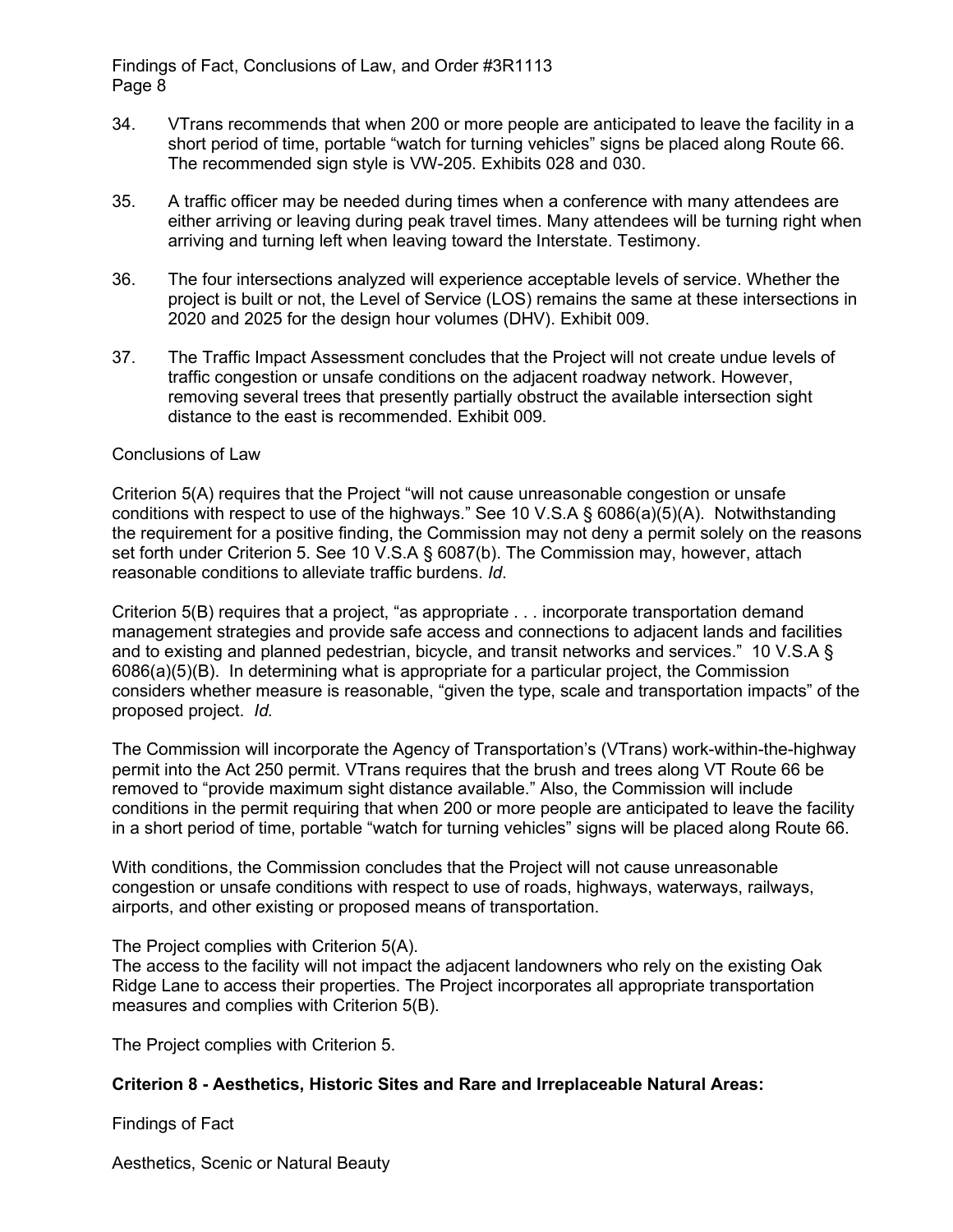- 38. Previous relevant findings are incorporated herein.
- 39. The project site is located on the south side of VT Route 66 between I-89 Exit 4 and Randolph Center.
- 40. The present site is currently open agricultural land with a Class 2 wetland in the northeast corner. A small tributary to Adams Brook runs along the edge of Route 66 along the project frontage. Trees in the stream buffer will be retained as depicted on Exhibit 035. Exhibits 001, 035 and 036.
- 41. A large slope will be created along the northern edge of the northern (main) parking lot. Trees will remain along the Adams Brook buffer zone. Exhibit 035 and Testimony.
- 42. The buildings have been designed to complement each other and include similar quality materials typical of the New England vernacular. The 79-room hotel is the taller structure and is a 3-story building with a pitched roof and dormers. The adjacent 152 seat restaurant/400 seat convention center has a series of three dormers. Franchise elements have been minimized to allow for the building theme to fit the context of the site. Stepped pitched roofs, dormer elements, residential scaled windows and siding products will reduce the scale of the buildings, and earth tone colors will reduce the visual impact from Route 66. Exhibits 001 and 010.
- 43. The outside tent/event space is located behind and southeast of the restaurant/convention center. Exhibit 035.
- 44. The location of the buildings was chosen to minimize the visual impact of its height by being adjacent to the steepest slope of the hillside, and parallel to the view corridor from the east, minimizing the appearance and impact from adjacent properties. Exhibit 001.
- 45. Linda LaFrance owns a couple of lots that are up hill of the proposed Project. Ms. LaFrance picnics and recreates on the vacant, and mostly open, property. She plans on returning to Vermont and building a house on one of the lots someday. She is concerned that the Project's roofs will obstruct her view to the west. Testimony.
- 46. The view of the proposed Project from the LaFrance property will be similar to that from Morgan Orchards (residential facility on the north side of Route 66) except that the LaFrance lots are mostly open with no trees between the property and the Project site. The roof line of the project's buildings will be below the tree line from this elevation; however, the Project will be seen from the LaFrance property. Exhibit 008 (View A) and Testimony.
- 47. White Spruce and Maple trees will be planted in the back of the conference center building and the back of the associated parking lot. The tent/event site will be below LaFrance's future house site. Exhibits 005, 006 and Testimony.
- 48. Exit 4 Open Space (Open Space) participated in preserving 22 acres in the southwest quadrant of Exit 4 and has a particularized interest in protecting that parcel from impacts related to the proposed development. The 22 acres is now home to the bronze sculpture, "Whale Dance," by Jim Sardonis. Open Space is concerned about the impact of the proposed project on the natural beauty and aesthetics of the area, particularly to the 22 acres of conserved land and the public's enjoyment of the Whale Dance statue which is visited daily by local and visiting visitors. Exhibit 037.
- 49. Trees between the Project site and the Interstate will not be removed.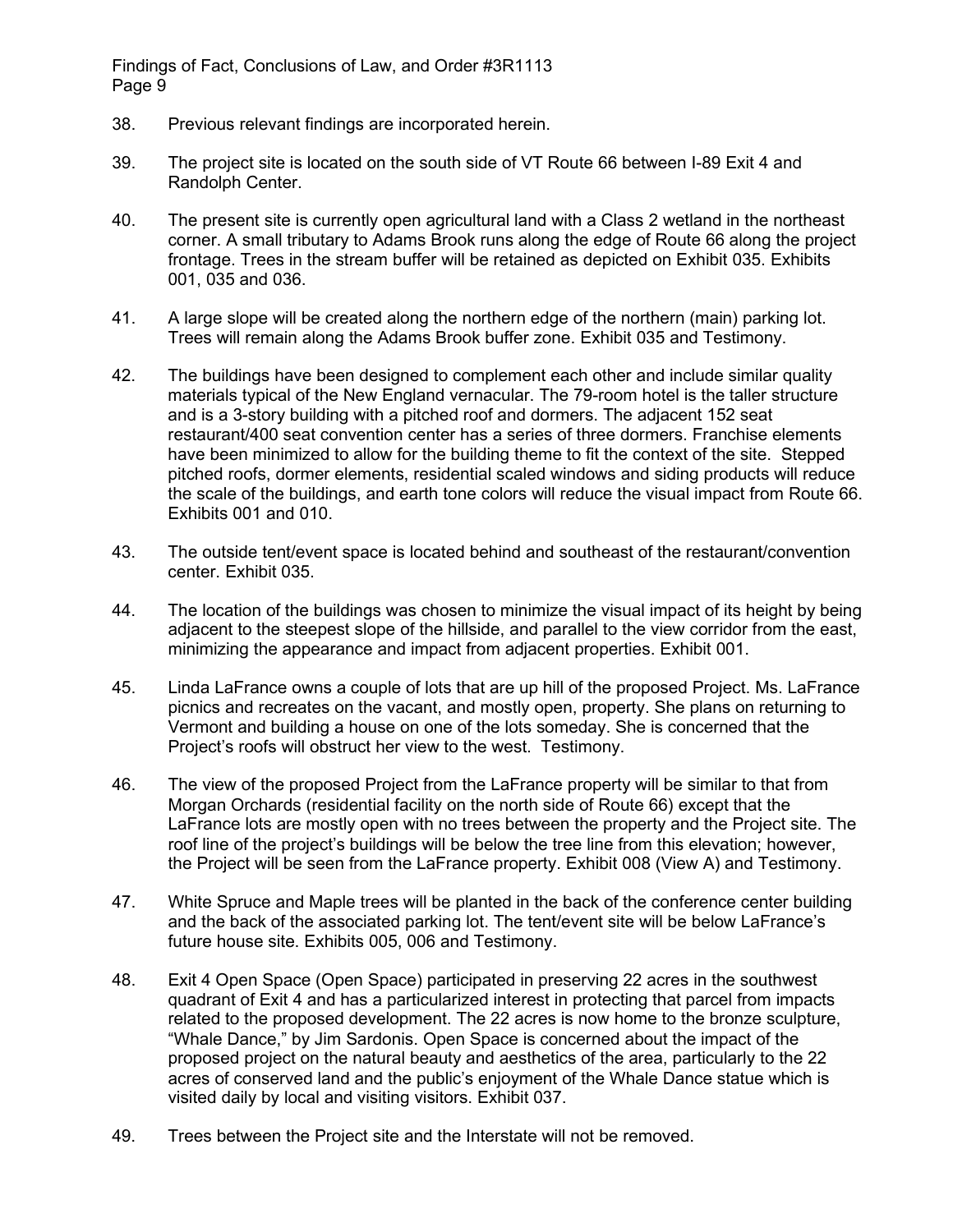- 50. Trees within the wetland and stream buffers will not be removed. Testimony.
- 51. The parking area has been broken up into five sections to reduce the visual impact of the parking area. Parking lot landscaping will also enhance the aesthetics and screen the parking area from Route 66. Exhibits 001, 005 and 035.
- 52. The Applicant's viewshed analysis includes views of the project site from six different sites. The project will be visible from the Morgan Orchard's facility and along Route 66 heading west. The project will not be visible from I-89, the park and ride at Exit 4, or the area of the former driving range and now occupied by the Whale's Dance sculpture. Exhibit 008 and Testimony.
- 53. The Project will be landscaped as outlined on Exhibits 005 and 006.
- 54. A cedar split-rail fence will be erected along both sides of the entrance road. Exhibit 005.
- 55. Exterior lighting will consist of twenty-five 20-foot pole lights, thirteen 14-foot pole lights, four sconce lights on the gazebo, recessed lighting under the canopies and porte cochere, two wall packs at the east entrance to the restaurant/conference center, and a down light on the flag pole. The lights will be installed as depicted on Exhibit 011. All fixtures will have concealed light sources. Exhibits 001 and 011.
- 56. The exterior lights are dimmable and could be reduced to 50%. Exterior lighting is required for security purposes. Testimony.
- 57. The cut sheets for the pole lights and wall packs indicate that dimming is available. Special wiring leads may be requested from the factory. Exhibit 011, Sheets SE1.2 and SE1.3.
- 58. The distribution of light is forward, toward the parking lot. Testimony.
- 59. There will be no "showcasing" of the buildings with exterior lighting. The lighting under the porte cochere provides the most foot candles of light. Exhibit 010 and Testimony.
- 60. Parties are concerned that the hotel will create a glow at night from light emanating from the windows on the second and third floors. Testimony.
- 61. Mr. Chabot's house is oriented to view the mountains to the west. His house is approximately 600 feet from the tent/event site and 355 feet from the parking lot. Testimony.
- 62. The hotel windows are on the north and south sides of the building. Windows on the end of each floor may be visible from outside. Exhibits 008, 010 and Testimony.
- 63. The monument sign will be erected on the west side of the entrance off Route 66 and will be externally lit with goose neck down lights. The illumination from the 38-watt LED fixture will not be visible from Route 66. The sign will be approximately 12  $\frac{1}{2}$ -feet above ground level and 9-feet wide. The stone base will match the hotel façade and will have plantings at the base. The "Hampton Inn" sign will be visible on both sides of the sign. Exhibits 018, 028 and 035.
- 64. There is light glow from Vermont Technical College that is above the Project site. Commercial businesses west of Exit 4 on Route 66, such as McDonald's and the convenience store with gas pumps, also create night lighting. Testimony.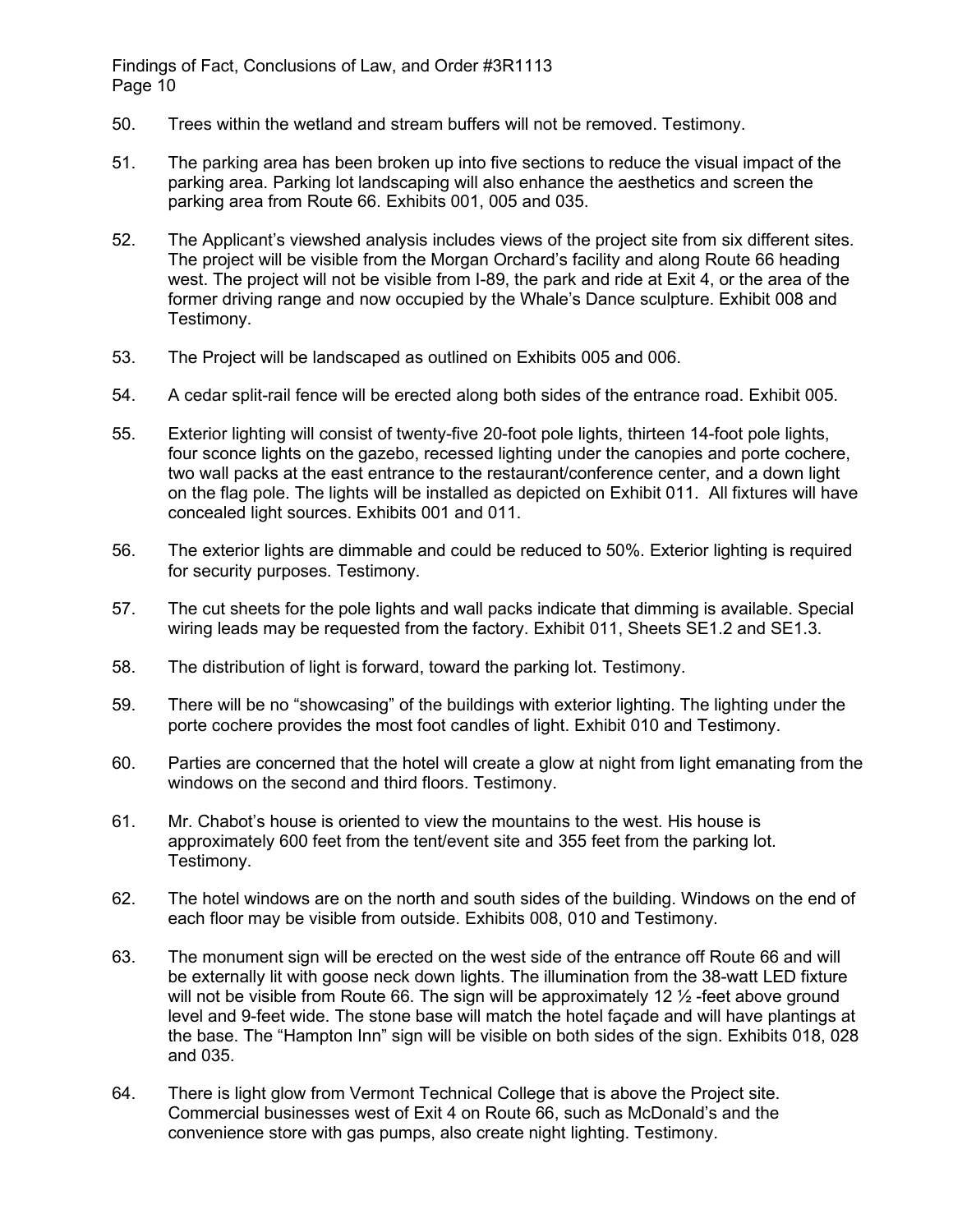- 65. Traffic noise from I-89 is more pronounced when the leaves are off the trees. Testimony.
- 66. Outdoor events will be held in the event space when weather permits between April 15<sup>th</sup> and November  $1<sup>st</sup>$ . The event space is located southeast of the restaurant/conference center building. Tents will be provided to house the events. Exhibit 029.
- 67. The Noise Mitigation Plan includes stopping all amplified sound and music at the event/tent site by 10 P.M. The sound and music will be monitored by hotel staff using a sound measuring device which will allow both instant readings and historic records to be maintained. Sound levels will not exceed 70 decibels at the property line and 55 decibels at adjacent residences where access to the property is granted. Exhibits 028 and 029.
- 68. A sound check of equipment will be conducted after final setup and prior to each event. Adjustments will be made to ensure compliance with the standards. Exhibit 029.
- 69. The monitoring equipment will remain active during the entire event providing a record of all sound and music levels. This record will be available to the neighbors affected. Exhibit 029.
- 70. Abutting property owners will be provided with contact information to reach hotel staff responsible for monitoring. Exhibit 029.
- 71. The loading areas are not typical loading docks, but areas where truck deliveries are unloaded. Deliveries will not be happening into the night. Exhibit 035 and Testimony.
- 72. The Randolph Town Plan, under the Land Use chapter, includes the following policy:

D. Consider areas of town important for open space, natural resource and recreational purposes, in capital investment decisions and town planning, particularly along our major water courses.

Town Plan, page 8.

- 73. Also, under the Land Use chapter of the Town Plan, an "Action to Implement Policies" includes, in part: "the Randolph sign ordinance should be amended to regulate LED signage and consider provisions to reduce total lighting and energy use, eliminate off-site glare, avoid degradation of the night sky and limit illumination to hours of public operation." Town Plan, page 9.
- 74. Under the Natural Resources chapter of the Town Plan, related to the Scenic Resources, the policy is to "protect from development, without imposing undue burdens, scenic viewsheds which have been identified and/or mapped as important resources." Town Plan, page 25.
- 75. There are no historic sites or rare and irreplaceable natural areas which will be affected by this Project. Exhibits 001 and 027.

#### Conclusions of Law

Prior to granting a permit, the Commission must find that the subdivision or development under Criterion 8 "will not have an undue adverse effect on the scenic or natural beauty of the area, aesthetics, historic sites or rare and irreplaceable natural areas." 10 V.S.A § 6086(a)(8). Under Criterion 8 this Project raises concerns related to aesthetics and noise.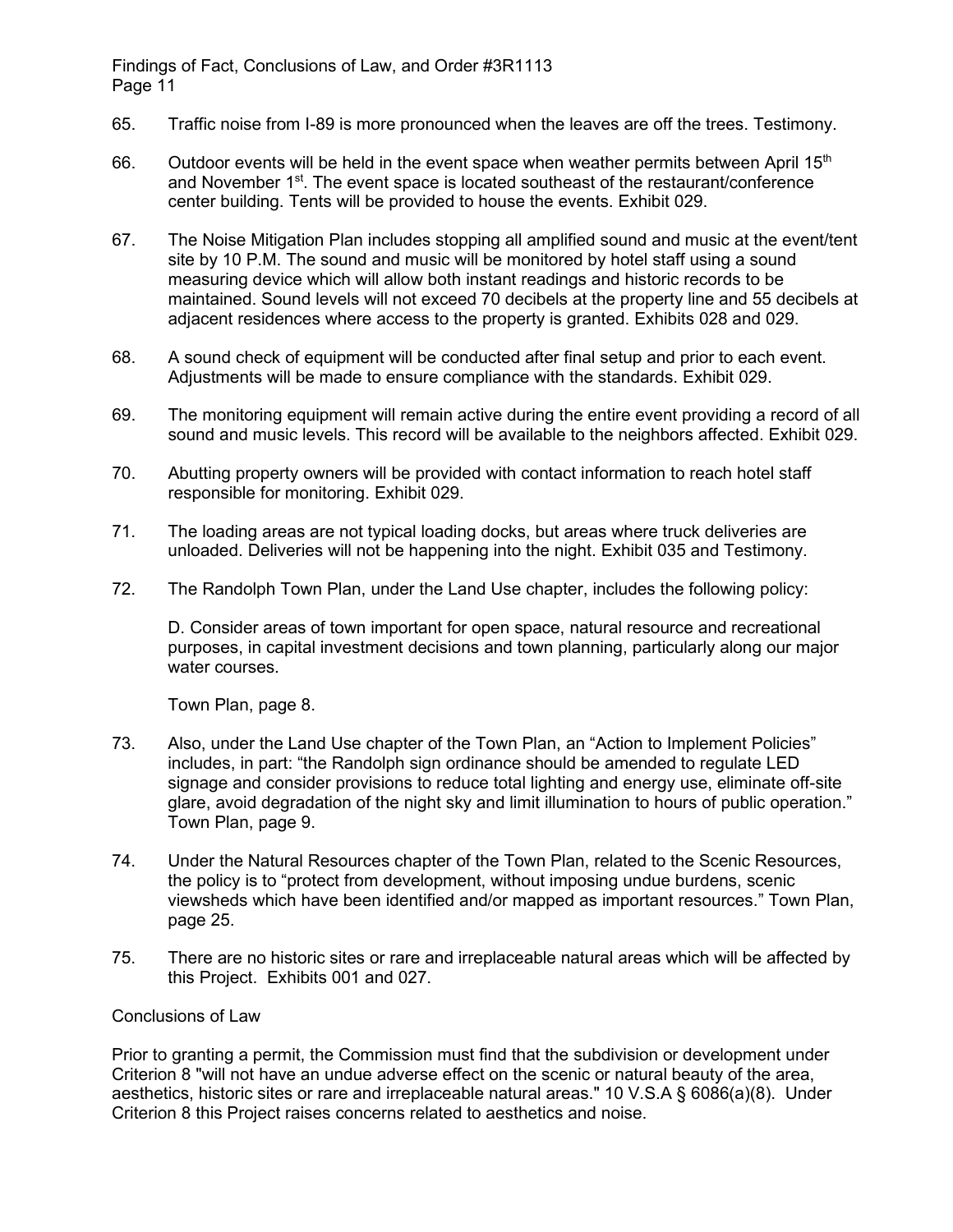# AESTHETICS and NATURAL AND SCENIC BEAUTY

The Commission uses a two-part test to determine whether a Project meets the portion of Criterion 8 relating to aesthetics and natural and scenic beauty. First, it determines whether the Project will have an adverse effect. Second, it determines whether the adverse effect, if any, is undue. *In re Rinkers, Inc*., No. 302-12-08 Vtec, Decision and Order at 12 (Vt. Envtl. Ct. May 17, 2010)(citations omitted); see also, *Re: Quechee Lakes Corporation*, #3W0411-EB and #3W0439-EB, Findings of Fact, Conclusions of Law, and Order at 18-20 (Vt. Envtl. Bd. Nov. 4, 1985); *In re Halnon*, 174 Vt. 514 (mem.)(applying Quechee test in Section 248 context).

The burden of proof under Criterion 8 is on any party opposing the Project, 10 V.S.A § 6088(b), but the applicant must provide sufficient information for the Commission to make affirmative findings. *In re Rinkers*, No. 302-12-08 Vtec, Decision and Order at 10-11 (Vt. Envtl. Ct. May 17, 2010)(citing *Re: Susan Dollenmaier*, #3W0125-5-EB, Findings, Conclusions and Order at 8 (Vt Envtl. Bd. Feb. 7, 2005); *In re Eastview at Middlebury, Inc*., No. 256-11-06 Vtec, slip op. at 5 (Vt. Envtl. Ct. Feb. 15, 2008), aff'd, 2009 VT 98. "Either party's burden, however, may be satisfied by evidence introduced by any of the parties or witnesses . . . ." *In re McShinsky*, 153 Vt. 586, 589 (1990) (quoting *In re Quechee Lakes Corp*., 154 Vt. 543, 553–54 (1990)).

## *1. Adverse Effect*

To determine whether the Project will have an adverse aesthetic effect, the Commission looks to whether the Project will "fit" the context in which it will be located. In making this evaluation, the Commission examines a number of specific factors, including: the nature of the project's surroundings; the compatibility of the project's design with those surroundings; the suitability of the colors and materials selected for the project; the locations from which the project can be viewed; and the potential impact of the project on open space. *Quechee Lakes Corp et al*. #3W0411-EB and #3W0439-EB Findings of Fact, Conclusions of Law and Order at 18 (Vt. Envtl. Bd., Nov. 4, 1985)(cited *in Rinkers*, No. 302-12-08 Vtec, Decision and Order at 12-13).

The Project is in an area that is currently an open field. The construction and operation of a hotel and conference center with an outdoor event area, will have an impact on traffic (Criterion 5) and aesthetics as it relates to scenic beauty and noise (Criterion 8).

This Project will have an adverse aesthetic impact related to night lighting and noise. Accordingly, we must determine whether that impact is undue.

# *2. Undue Adverse Effect*

An adverse aesthetic impact is undue if any of the following is true: (1) the Project violates a clear, written community standard intended to preserve the aesthetics or scenic beauty of the area; (2) the Project offends the sensibilities of the average person, or is offensive or shocking because it is out of character with its surroundings or significantly diminishes the scenic qualities of the area; or (3) the Applicant failed to take generally available mitigating steps which a reasonable person would take to improve the harmony of the Project with its surroundings. *In re Rinkers*, 302-12-08 Vtec, Decision and Order at 15 (May 22, 2010)(citing *In re: Times & Seasons, LLC*, 2008 VT 7, ¶ 8; *In re McShinsky*, 153 Vt. at 592 ).

# *(a) Clear, Written Community Standard*

In evaluating whether a project violates a clear written community standard, the Commission looks to town plans, open land studies, and other municipal documents to discern whether a clear, written community standard exists to be applied in review of aesthetic impacts of a project.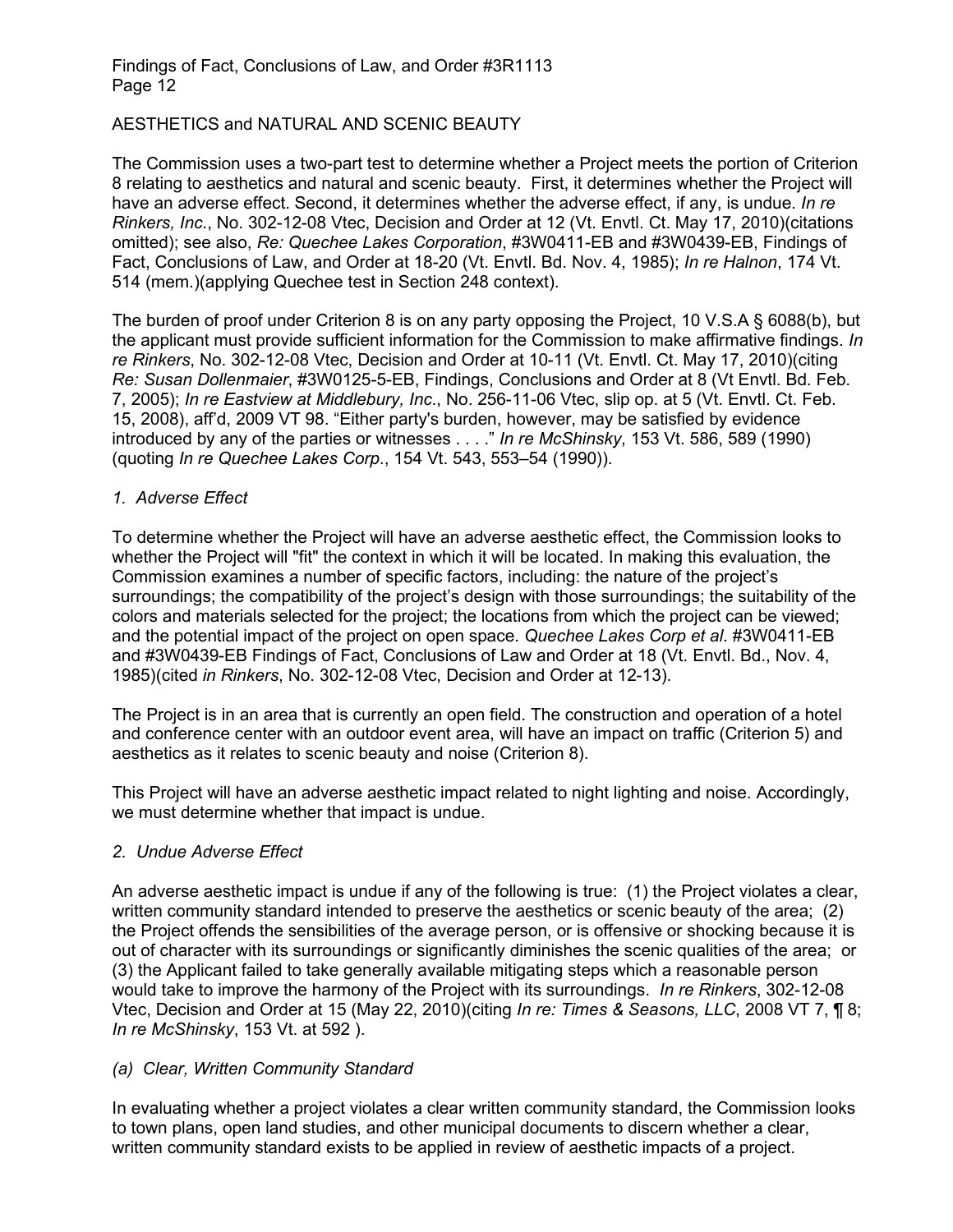*Hannaford Brothers Co. and Southland Enterprises, Inc*., #4C0238-5-EB, Findings of Fact, Conclusions of Law, and Order at 18 (Vt. Envtl. Bd. 4/9/02). A clear, written community standard must be intended to preserve the aesthetics or scenic beauty of the area where the project is located. Re: Green Meadows Center, LLC, The Community Alliance and Southeastern Vermont *Community Action*, #2WO694-I-EB, Findings of Fact, Conclusions of Law, and Order at 36 (Vt. Envtl. Bd. 12/21/00).

A plan which states "consideration should be made . . ." is not a clear, written community standard. *Barre Granite Quarries, LLC and William and Margaret Dyott*, #7C1079(Revised)-EB, Findings of Fact, Conclusions of Law, and Order at 81 (Vt. Envtl. Bd. Dec. 8, 2000).

The Commission has reviewed relevant portions of the Randolph Town Plan and the Two Rivers-Ottauquechee Regional Plan. There are no specific goals or objectives that identify clear community standards relevant to the proposed Project's impacts on aesthetics, whether related to open space or noise, in the area in which the Project is located.

Therefore, the proposed Project does not violate a clear community standard.

# *(b) Offensive or Shocking Character*

Criterion 8 "was not intended to prevent all change to the landscape of Vermont or to guarantee that the view a person sees from their property will remain the same forever." *Re: Okemo Mountain, Inc*. #2S0351-S-EB Findings of Fact, Conclusions of Law, and Order (Dec. 18, 1986). Criterion 8 was intended to ensure that as development occurs, reasonable consideration will be given to visual impacts on neighboring landowners, the local community, and on the special scenic resources of Vermont. *Rinkers*, No. 302-12-08 Vtec, Decision and Order at 11-12; *Horizon Development Corp*., #4C0841-EB, Findings of Fact, Conclusions of Law, and Order (Vt. Envtl. Bd. Aug. 21, 1992).

The Applicant chose the location of the buildings to minimize visual impact of its height by being adjacent to the steepest slope and parallel to the view corridor from the east; will not be visible from I-89 or the Whale Dance statue; the parking lots will be in five sections and landscaping will screen the parking area from Route 66; landscaping and downlighting has been designed to enhance the site; existing trees will remain in the stream and wetland buffers; and the Applicants will comply with the Noise Mitigation plan that includes stopping all amplified sounds and music by 10:00 p.m., will monitor the sound levels, and provide the neighbors with contact information to address noise if/when it's a problem.

Given all of these considerations and conditions, we find that the Project is not offensive or shocking.

# *(c) Generally Available Mitigating steps*

The question under this factor of the aesthetics analysis is whether the Applicant has "failed to take generally available mitigating steps that a reasonable person would take to improve the harmony of the proposed project with its surroundings." *In re Times & Seasons*, 2008 VT 7, ¶ 8. If a project does have an adverse aesthetic effect, the applicant must "take generally available mitigating steps to reduce the negative aesthetic impact of a particular project," otherwise, "[f]ailure to take advantage of available alternatives may render an aesthetic impact unduly adverse." *In re Stokes Communications Corp*., 164 Vt. 30, 39 (1995)(quoted *In re Rinkers*, 302-12-08 Vtec, Decision and Order at 19 (May 22, 2010). A generally available mitigating step "is one that is reasonably feasible and does not frustrate [either] the project's purpose or Act 250's goals."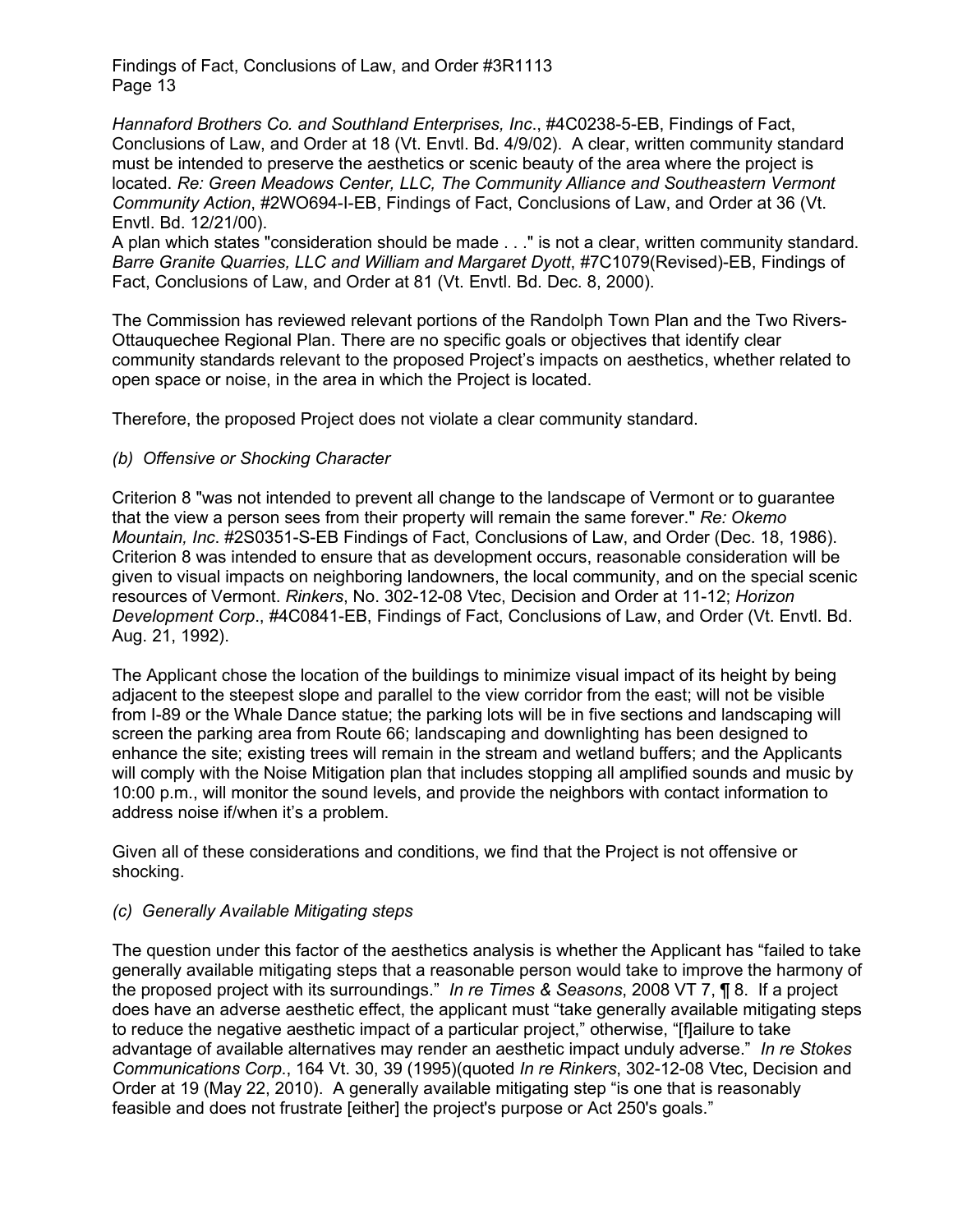In addition to the considerations mentioned above, the Commission will include a condition requiring the installation of shades on the windows to prevent light glow from emanating out of the upper floors and will require that the parking lot lighting be dimmed or extinguished after 10:00 p.m.

Given all of these considerations and the addition of permit conditions, we find that the Applicant has taken the available mitigating step to minimize the adverse impacts of the proposed Project on the scenic or natural beauty of the area.

*(d) Conclusion*

Based on the above, and the inclusion of permit conditions, the Commission concludes that the Project will not have an undue adverse effect on the aesthetics or natural and scenic beauty of the area.

The Commission concludes that the Project will not have an undue adverse effect on the scenic or natural beauty of the area, aesthetics, historic sites, or rare and irreplaceable natural areas.

# **Criterion 9(B) - Primary Agricultural Soils:**

## Findings of Fact

- 76. Of the total 25.9 acres, the Project will impact, directly or indirectly, 7.24 acres of primary agricultural soils (PAS), including 4.57 acres of Buckland Loam (BuB) and 2.67 acres of Cabot Silt Loam (CaB). Exhibits 001, 014 and 023.
- 77. The development will not interfere with or jeopardize the continuation of agricultural or forestry activities on adjoining lands. Exhibit 001.
- 78. The Project is not located in a designated downtown, growth center, new town center or a neighborhood development area associated with a designated downtown referenced in 10 V.S.A. § 6093(a). Exhibit 001.
- 79. The Applicant does not own or control other lands, other than primary agricultural soils, that are reasonably suited to the purpose of development. Exhibit 001.
- 80. The Project has been planned to minimize the reduction of agricultural potential of the primary agricultural soils through innovative land use design resulting in compact development patterns so that the remaining primary agricultural soils on the Project tract are capable of supporting or contributing to an economic or commercial agricultural operation. Exhibit 001.
- 81. The Agency of Agriculture, Food & Markets (AAFM) has determined that 16.76 acres is necessary to mitigate the impacts of the development of 7.24 acres of PAS. This includes 5.87 acres of PAS to be preserved on-site and 10.89 acres proposed for off-site mitigation. Exhibits 001, 014 and 023.
- 82. The structures and parking areas are clustered on one end of the site. The Applicant worked with the AAFM to develop a mitigation plan involving on-site and off-site mitigation. Exhibit 001.
- 83. The Project will result in a reduction in the agricultural potential of 7.24 acres of primary agricultural soils.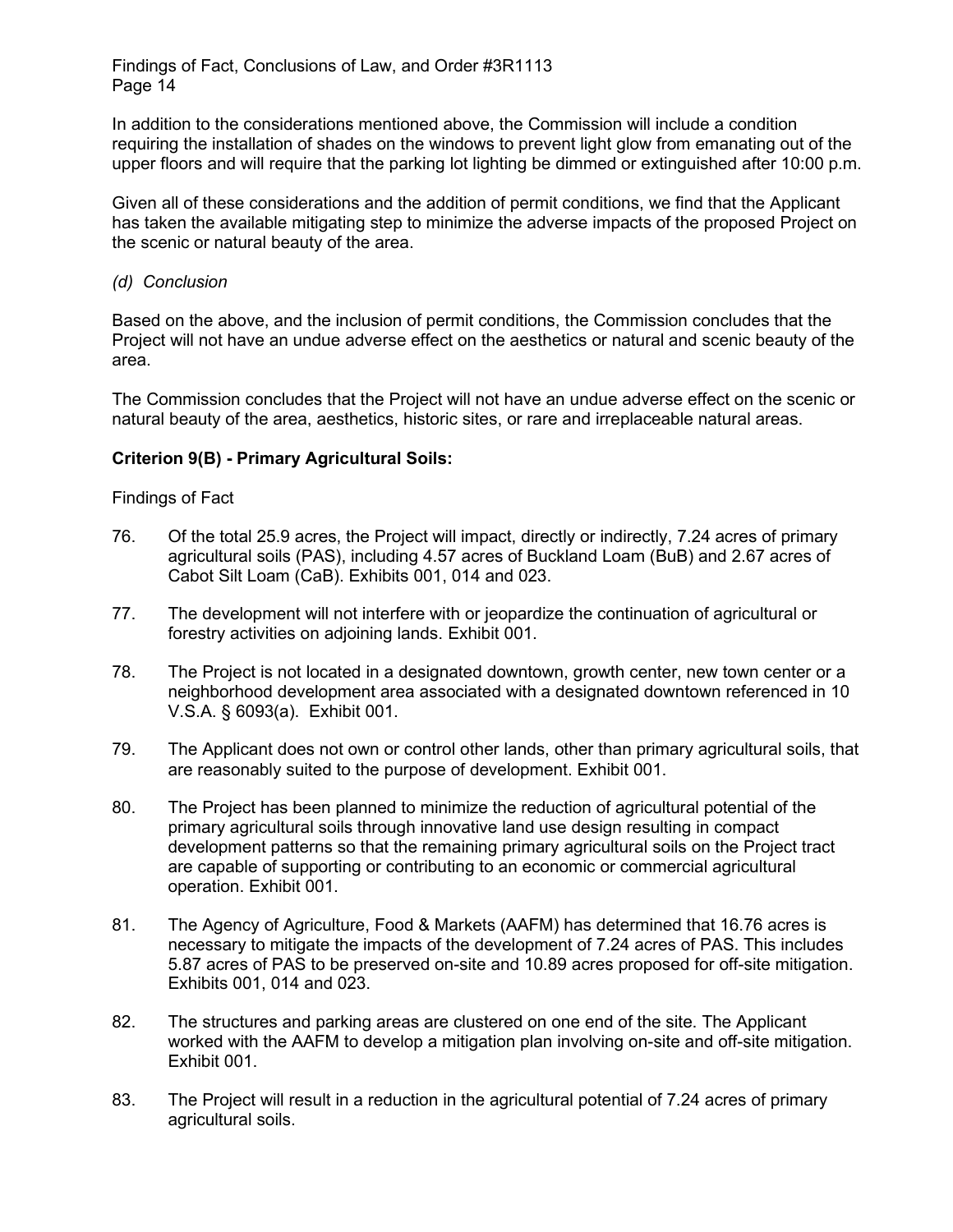- 84. The Secretary of AAFM has determined that the appropriate mitigation ratio for the primary agricultural soils affected by the project is 2.5:1 for the 4.57 acres of "Prime" soils of agricultural group 3 and 2:1 for the 2.67 acres of impact to "Statewide" soils in value group 6d. Exhibit 023.
- 85. The Secretary of AAFM has determined that, as of December 31, 2020, the per-acre cost to acquire conservation easements for primary agricultural soils in the geographic region of the project (District 3) is \$3,635.00.
- 86. The Applicant proposes to mitigate impacts to primary agricultural soils with a combination of on-site and off-site mitigation if appropriate circumstances are found by the Commission (Exhibit 001). The Project will require 10.89 acres of off-site mitigation because of statutory multipliers (Exhibit 023). The off-site mitigation fee will total \$39,585.15 (10.89 acres X  $$3,635/acre = $39,585.15$ .

Conclusions of Law

## Presence of Primary Agricultural Soils

Under criterion 9(B) a subdivision or development may not result in any reduction in the agricultural potential of the primary agricultural soils or significantly interfere with or jeopardize the continuation of agriculture or forestry on adjoining lands or reduce their agricultural or forestry potential. Act 250 defines primary agricultural soil as either (1) important farmland soils map unit identified by the Natural Resources Conservation Service of the United States Department of Agriculture (NRCS) as prime, statewide, or local importance, or (2) "soils on the project tract that the District Commission finds to be of agricultural importance, due to their present or recent use for agricultural activities…" 10 V.S.A. § 6001(15).

The Commission finds that the Project will result in a reduction in the potential of 7.24 acres of primary agricultural soils through direct impacts to the soils. Because there will be a reduction in the agricultural potential of 7.24 acres of primary agricultural soils, the District Commission must conduct a review under the Sub-criteria (i), (ii), (iii), and (iv) of Criterion 9(B).

Sub-criterion (i)

Sub-criterion (i) is met through a representation that the proposed Project will not significantly interfere with or jeopardize the continuation of agriculture or forestry on adjoining lands or reduce their agricultural or forestry potential. The project will not significantly interfere with or jeopardize the continuation of agriculture or forestry on adjoining lands or reduce their agricultural or forestry potential for the following reasons. Therefore, the Commission concludes that the Applicant has met sub-criterion (i).

#### Sub-criterion (ii)

Sub-criterion (ii) is met if the Applicant does not own or control any non-agricultural soils which are reasonably suited for this Project. The Applicant does not own or control lands other than primary agricultural soils which are reasonably suited to the purpose of the development or subdivision. Therefore, the Commission concludes that the Applicant has met sub-criterion (ii).

Sub-criterion (iii)

Sub-criterion (iii) requires that, except in the case of an application for a project located in a designated growth center, the subdivision or development has been planned to minimize the reduction of agricultural potential of the primary agricultural soils through innovative land use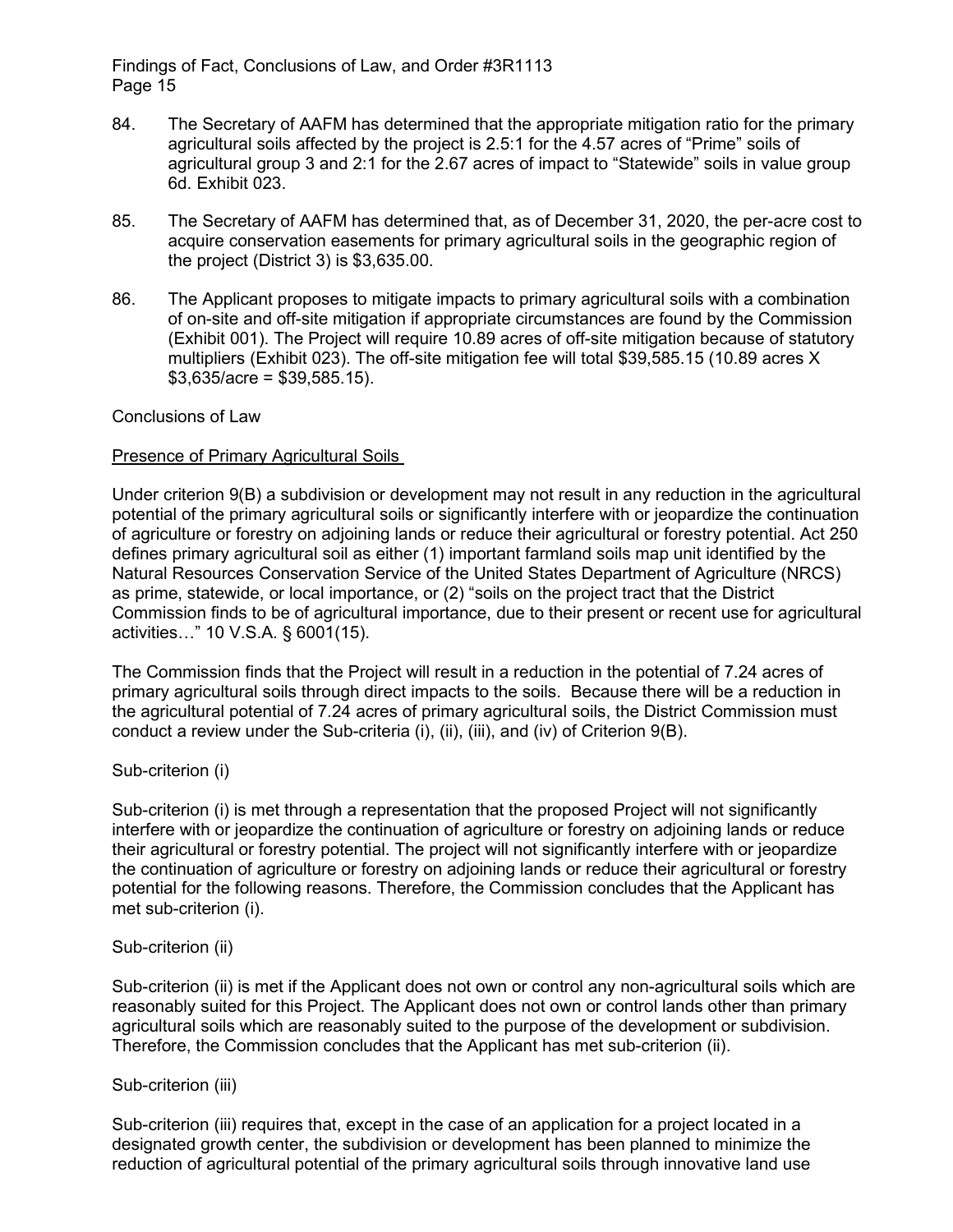design resulting in compact development patterns, so that the remaining primary agricultural soils on the project tract are capable of supporting or contributing to an economic or commercial agricultural operation.

The project is located outside a designated growth center. The project will result in the reduction of the agricultural potential of 7.24 acres of soils. The Project has been clustered so that an additional 5.87 acres of primary agricultural soils can be preserved on site enabling their use for agriculture. The Commission finds that the Project has been planned to minimize the reduction of agricultural potential of the primary agricultural soils through innovative land use design resulting in a compact development pattern, so that the remaining primary agricultural soils on the project tract are capable of supporting or contributing to an economic or commercial agricultural operation.

The Commission concludes that the Project satisfies sub-criterion (iii).

# Mitigation Flexibility

The Commission has the flexibility to approve alternate mitigation proposals both inside and outside of designated centers in appropriate circumstances. In appropriate circumstances, the Commission may, in lieu of the provisions of 10 V.S.A § 6093(a)(1) or (2), require payment of an off-site mitigation fee; or, in the alternative, the Commission may require a combination of on-site or off-site mitigation. In all instances, however, the Applicant must demonstrate that the Project has been planned to minimize the reduction of agricultural potential of the primary agricultural soils through innovative land use design resulting in compact development patterns. If the Commission concludes that the Applicant has used such innovative design, it must also find that that the remaining primary agricultural soils on the Project tract are capable of supporting or contributing to an economic or commercial agricultural operation or that the Applicant qualifies for mitigation flexibility based on appropriate circumstances.

The Applicant has clustered the buildings and infrastructure on 7.24 acres of primary agricultural soils in such a manner as to be able to preserve 5.87 acres of additional primary agricultural soils on site.

The Commission concludes that the Applicant has used innovative design to minimize the impact of the project on the primary agricultural soils on the site. 5.87 acres of remaining primary agricultural soils will be capable of supporting or contributing to an economic agricultural operation.

The Applicant has asked for a finding of "appropriate circumstances," so that a combination of onsite and off-site mitigation can be applied. The Commission discusses below.

#### Appropriate Circumstances

In accordance with the Statement of Procedure on Protection of Primary Agricultural Soils adopted by the Land Use Panel of the Natural Resources Board on September 11, 2012, appropriate circumstances may be based on a finding of the following:

- a) the tract of land containing primary agricultural soils is of limited value in terms of contributing to an economic or commercial agricultural operation and devoting the land to agricultural uses is considered impracticable based on the size of the land or its location in relationship to other agricultural and nonagricultural uses; or
- b) the project tract is surrounded by or adjacent to other high-density development with supporting infrastructure and, as a result of good land design, the project will contribute to the existing compact development patterns in the area; or
- c) the area contains a mixture of uses, including commercial and industrial uses and a significant residential component, supported by municipal infrastructure, and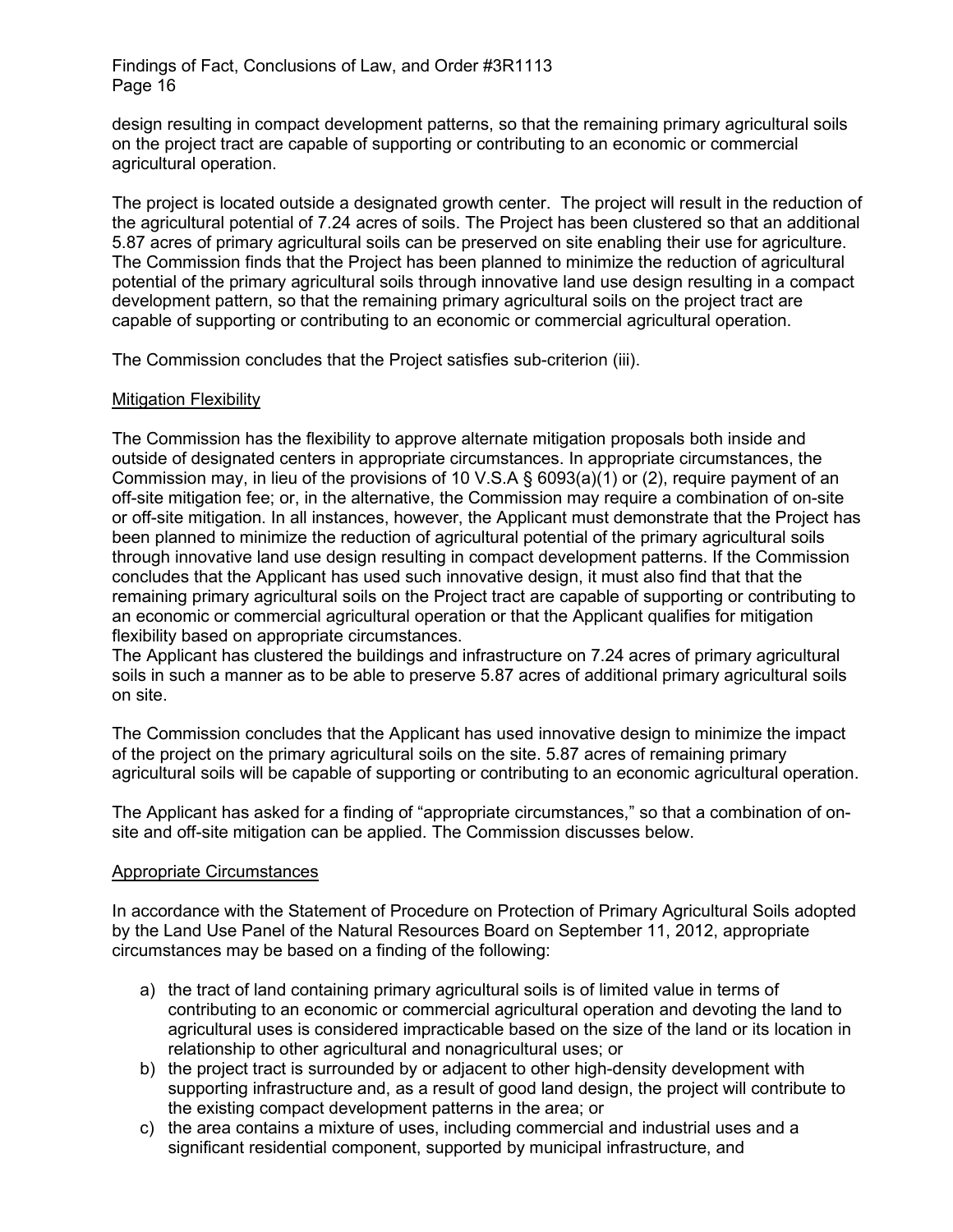d) the District Commission determines that payment of an off-site mitigation fee, or some combination of on-site or off-site mitigation, will best further the goal of preserving Primary Agricultural soils for present and future agricultural use with special emphasis on protecting Prime Agricultural soils thus serving to strengthen the long-term economic viability of Vermont's agricultural resources.

Regarding c) above, the area contains a mixture of uses or a significant residential component supported by municipal infrastructure. The area includes Morgan Orchards, an independent living facility, a nursing home, and residences. The area is served by a municipal wastewater disposal system and State Highway Route 66. Also, the site is located in the Interchange district.

Regarding d) above, the Commission concludes that a combination of on-site and off-site mitigation will best further the goal of preserving primary agricultural soils for present and future agricultural use with special emphasis on protecting prime agricultural soils thus serving to strengthen the long-term economic viability of Vermont's agricultural resources. The Commission also concludes that such action is consistent with the agricultural elements of local and regional plans, as well as the goals of section 4302 of Title 24.

The Commission concludes that the Applicant qualifies for mitigation flexibility based on appropriate circumstances.

# Sub-criterion (iv)

Sub-criterion (iv) is met through a representation that suitable mitigation will be provided for any reduction in the agricultural potential of the primary agricultural soils caused by the development or subdivision in accordance 10 V.S.A § 6093.

The project is located outside a designated area and suitable mitigation will be provided for any reduction in the agricultural potential of the primary agricultural soils caused by the development or subdivision, in accordance with 10 V.S.A § 6093. The findings under sub-criterion 9(B)(iii) above are hereby incorporated by reference.

#### Summary

The Commission finds that 7.24 acres of PAS will be impacted, and an additional 5.87 acres of PAS will be preserved on site. Along with the off-site mitigation fee of \$39,585.15, the Commission concludes that the Applicant has satisfied the applicable provisions of sub-criteria  $(i) - (iv)$ .

The Commission concludes that the Project will result in the reduction in the agricultural potential of primary agricultural soils on the Project site, however, the Applicant has satisfied the applicable provisions of sub-criteria  $(i) - (iv)$ . The Commission also concludes that appropriate circumstances exist to allow for flexibility for a combination of on-site and off-site mitigation to further the goal of preserving primary agricultural soils for present and future agricultural use. Conditions will be included in the Land Use Permit requiring preservation of 5.87 acres of PAS on site and an off-site mitigation payment of \$39,585.15 to be made to the Vermont Housing and Conservation Trust prior to construction.

Criterion 9(B) is satisfied.

# **Criterion 10 - Regional Plans:**

Findings of Fact

87. Previous relevant findings are incorporated herein.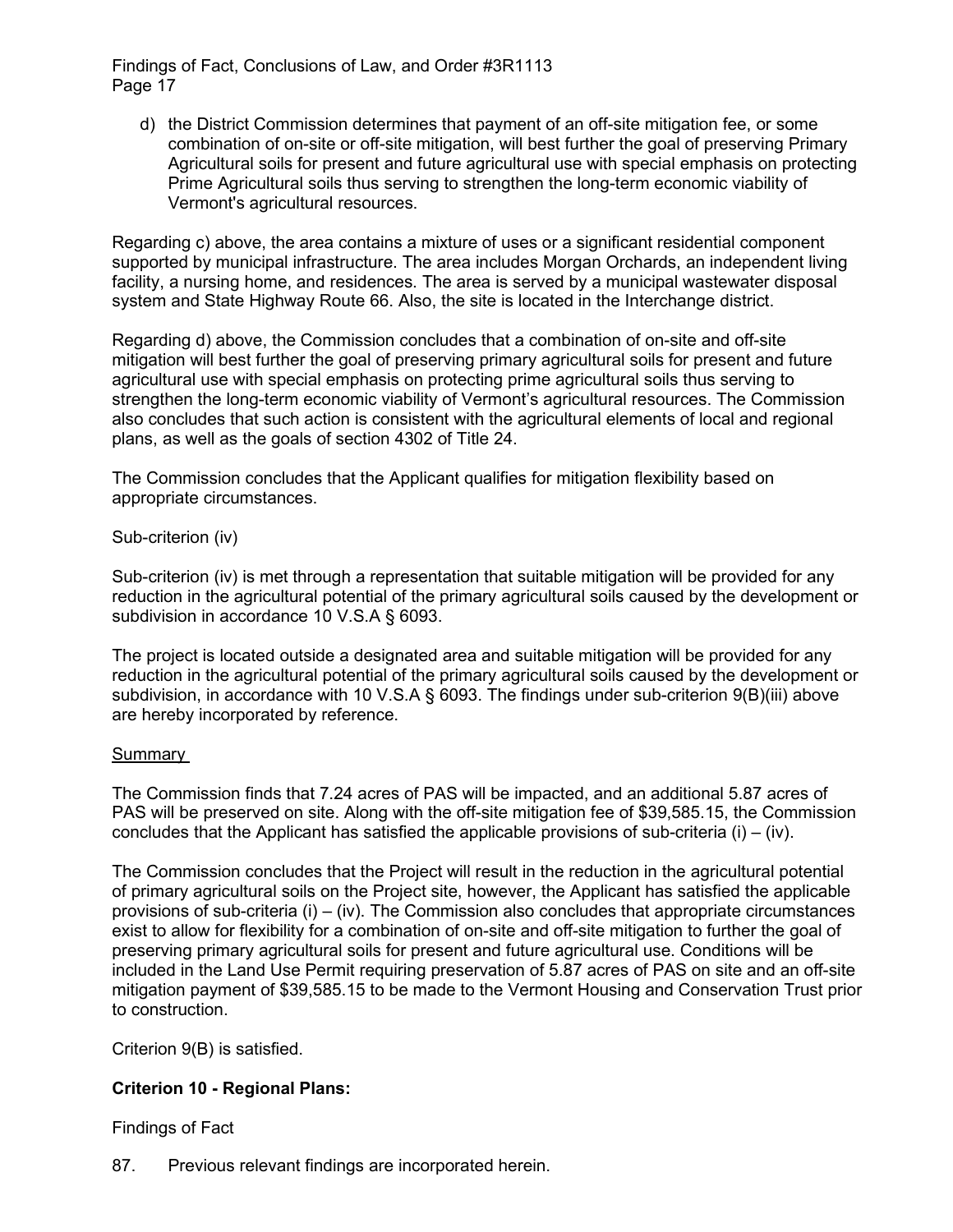- 88. On July 17, 2019, the Town of Randolph's Development Review Board issued a Memorandum of Decision concluding that the Project meets the locally reviewed Act 250 Criteria (Criteria 6, 7 and 10). Exhibit 007.
- 89. The Two Rivers-Ottauquechee Regional Plan (TROR Plan), adopted on July 26, 2017, applies to this application. Exhibit 001.
- 90. If a proposed project constitutes a "substantial regional impact," then the Regional Plan is the controlling planning document under Act 250 review. Official Notice, TROR Plan, page 377.
- 91. The Project qualifies as a development resulting in "substantial regional impact" because it is commercial development that exceeds 20,000 square feet of gross floor area. Official Notice, TROR Plan, page 377-379.
- 92. The "substantial regional impact" threshold does not mean that a project is not desirable; it simply acknowledges that a proposed development may have an effect that will be felt in a wider area. Official Notice, TROR Plan, page 377.
- 93. The Future Land Use Map identifies the Project site as located in the Randolph Interchange Area, I-89, Exit 4, SE quadrant. Exhibit 001 and Official Notice, TROR Plan, page 69.
- 94. The TROR Plan identifies the following Interchange Policy, in part:

2. Land uses planned for interchange areas should be of a type, scale, and design that complement rather than compete with uses that exist in Designated Downtowns, Designated Village Centers, Designated Growth Centers, and other regional growth areas. Appropriate uses include highway-oriented lodging and service facilities, trucking terminals, truck-dependent manufacturing, and park-andride commuter lots.

Exhibit 001 and TROR Plan, pages 61-62.

- 95. At the hearing, Pete Fellows, representing the TROR Commission, testified that the Project complies with the Regional Plan. Testimony.
- 96. The Commission reviewed the TROR Plan and the Town Plan.
- 97. The Town does not have a capital plan. Exhibit 001.

#### Conclusions of Law

Before issuing a permit, the District Commission must find that the Project is in conformance with any duly adopted local or regional plan or capital program. 10 V.S.A  $\S$  6086(a)(10).

The Commission reviewed the TROR Plan and the Town Plan and found that the provisions of the regional plan are not in conflict with the provisions of the duly adopted Town Plan.

With conditions, the Commission concludes that the Project complies with the Regional Plan.

The Project complies with Criterion 10.